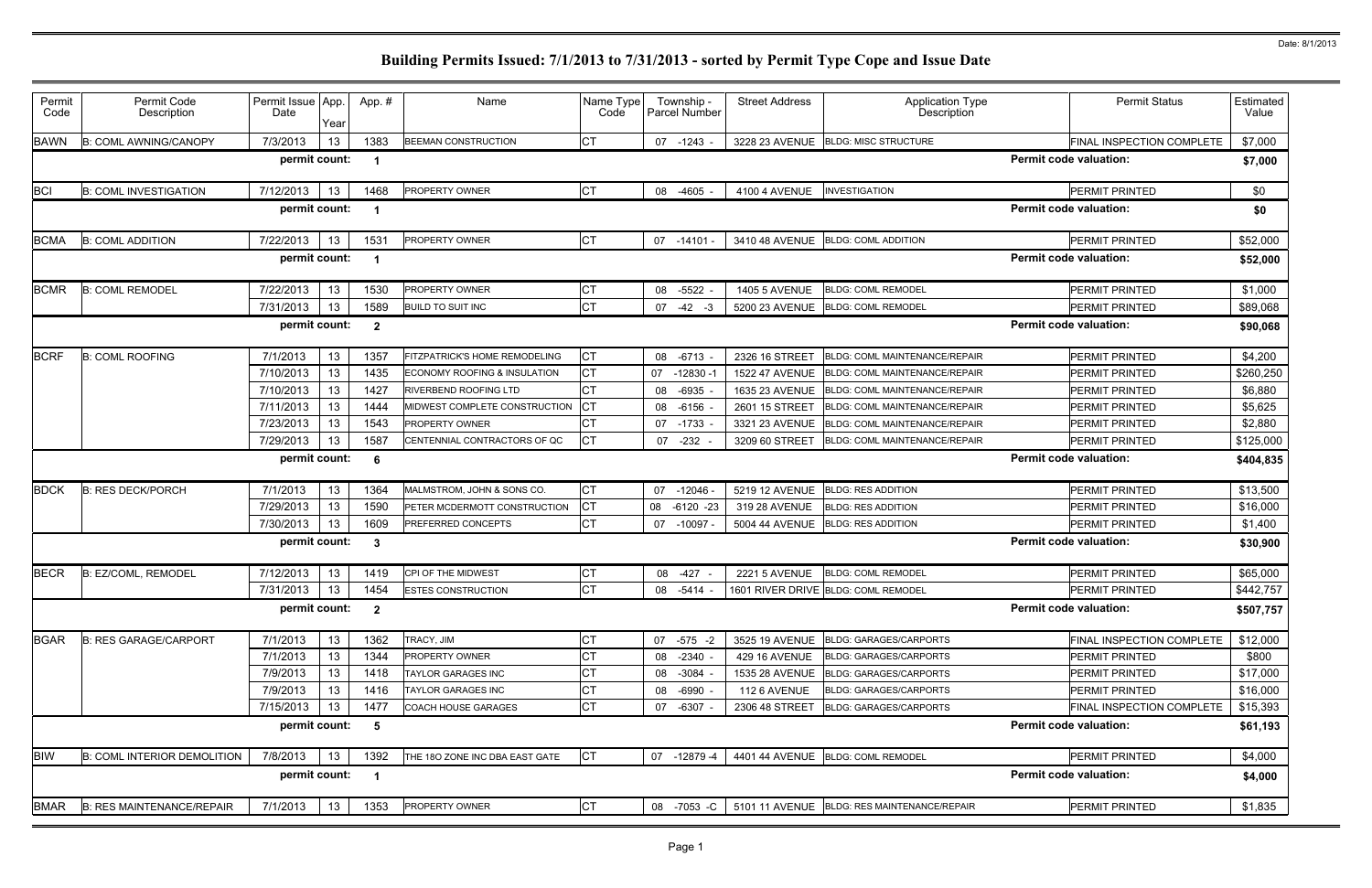| 7/9/2013<br>13<br>1426<br>\$3,900<br><b>B: RES MAINTENANCE/REPAIR</b><br>PERMIT PRINTED<br>WOOD HOME RENOVATIONS<br>07<br>-11840 -<br>3011 36 STREET<br><b>BLDG: RES MAINTENANCE/REPAIR</b><br>1415<br>7/9/2013<br>13<br>$-6461 - 45$<br>\$19,605<br>SAELENS, ROD REMODELING<br>3110 15 STREET<br>FINAL INSPECTION COMPLETE<br>08<br><b>BLDG: RES MAINTENANCE/REPAIR</b><br>7/10/2013<br>1440<br>13<br>$-6307 -$<br>\$13,500<br><b>BLAZE RESTORATION INC</b><br>07<br>2306 48 STREET<br><b>BLDG: RES MAINTENANCE/REPAIR</b><br>PERMIT PRINTED<br>SC<br>FITZPATRICK'S HOME REMODELING<br>13<br>7/10/2013<br>1439<br>\$14,500<br><b>BLAZE RESTORATION INC</b><br>07<br>$-6308$<br><b>BLDG: RES MAINTENANCE/REPAIR</b><br><b>PERMIT PRINTED</b><br>2308 48 STREET<br><b>SC</b><br><b>CREW ROOFING</b><br>СT<br>\$4,600<br>7/12/2013<br>13<br>1287<br>SUNSHINE FENCE AND DECK-RICK S<br>$-9615$<br><b>BLDG: RES ADDITION</b><br>PERMIT PRINTED<br>07<br>3613 14 AVENUE<br>7/16/2013<br>1492<br>\$8,500<br>13<br>R.A. CONSTRUCTION<br><b>BLDG: RES MAINTENANCE/REPAIR</b><br>$-5047$<br>1838 11 STREET<br>PERMIT PRINTED<br>08<br>7/22/2013<br>13<br>1534<br>\$2,100<br>ADVANCED CONST & IMPROVEMENT<br>$-2244$<br>2410 27 STREET<br><b>BLDG: RES MAINTENANCE/REPAIR</b><br>PERMIT PRINTED<br>07<br>СT<br>7/22/2013<br>1537<br>\$4,000<br>13<br>ADVANCED CONST & IMPROVEMENT<br>$-6699 - 45$<br>522 29 AVENUE<br><b>BLDG: RES MAINTENANCE/REPAIR</b><br><b>PERMIT PRINTED</b><br>08<br>7/23/2013<br>13<br>1544<br>\$9,000<br>PV CONSTRUCTION<br>$-2950$<br><b>BLDG: RES MAINTENANCE/REPAIR</b><br>PERMIT PRINTED<br>08<br>1810 10 STREET<br>СT<br>7/26/2013<br>1561<br>\$8,725<br>13<br>SUMMY CONTRACTING CORP, JW<br>$-3158$<br><b>BLDG: RES MAINTENANCE/REPAIR</b><br><b>PERMIT PRINTED</b><br>08<br>1832 3 STREET<br>7/26/2013<br>13<br>1562<br>\$500<br><b>PROPERTY OWNER</b><br>$-3297$<br><b>BLDG: RES MAINTENANCE/REPAIR</b><br>PERMIT PRINTED<br>08<br>1927 24 STREET<br>7/29/2013<br>1592<br>13<br><b>PROPERTY OWNER</b><br>\$1,764<br>$-7926$<br><b>BLDG: RES MAINTENANCE/REPAIR</b><br><b>PERMIT PRINTED</b><br>08<br>1906 14 STREET<br>1598<br>CТ<br>7/30/2013<br>13<br>HOME IMPROVEMENT INNOVATIONS<br>$-493 - 1$<br>PERMIT PRINTED<br>\$7,100<br>08<br>806 36 STREET<br><b>BLDG: RES MAINTENANCE/REPAIR</b><br>СT<br>7/30/2013<br>1597<br>\$2,875<br>13<br>08 -6164 -27<br><b>PERMIT PRINTED</b><br><b>B &amp; W HOME IMPROVEMENT CO</b><br><b>426 27 AVENUE</b><br><b>BLDG: RES MAINTENANCE/REPAIR</b><br>1608<br>7/30/2013<br>13<br>\$3,000<br><b>TYCOR</b><br>$-986$<br>PERMIT PRINTED<br>08<br>1402 25 STREET<br><b>BLDG: RES MAINTENANCE/REPAIR</b><br>СT<br>7/31/2013<br>1623<br>13<br>\$23,000<br><b>BLAZE RESTORATION INC</b><br>PERMIT PRINTED<br>07<br>$-1612$<br>1717 31 STREET A BLDG: RES MAINTENANCE/REPAIR<br>permit count:<br>17<br><b>Permit code valuation:</b><br>\$128,504<br>СT<br><b>B: EZ/RES DRIVEWAY</b><br>7/8/2013<br>13<br>1393<br>18 47 STREET COUIBLDG: RES DRIVEWAY & SIDEWALK<br>PERMIT PRINTED<br>\$0<br>CROSS CONCRETE CONSTRUCTION<br>07 -10713 -<br>permit count:<br><b>Permit code valuation:</b><br>\$0<br>- 1<br>7/18/2013<br>13<br><b>B: RES INVESTIGATION</b><br>1499<br>СT<br>$-5185$<br>1116 14 STREET<br>PERMIT PRINTED<br>\$0<br><b>PROPERTY OWNER</b><br>08<br><b>INVESTIGATION</b><br>1529<br>СT<br>7/22/2013<br>13<br>\$0<br>$-3554$<br><b>1010 25 AVENUE</b><br>PERMIT PRINTED<br><b>&amp; L ELECTRIC INC</b><br>08<br><b>INVESTIGATION</b><br>permit count:<br><b>Permit code valuation:</b><br>\$0<br>$\mathbf{2}$<br>13<br>\$15,200<br><b>B: RES REMODEL</b><br>7/3/2013<br>1384<br>IСT<br>2711 15 STREET BLDG: RES REMODEL<br>PERMIT PRINTED<br>DELVEAU CONSTRUCTION<br>08 -3975<br><b>SC</b><br>PETERSON PLUMBING AND HEATING<br>\$7,100<br>7/16/2013<br>13<br>CТ<br>1490<br><b>426 27 AVENUE</b><br>FINAL INSPECTION COMPLETE<br>08 -6164 -27<br><b>BLDG: RES REMODEL</b><br>SUMMY CONTRACTING CORP, JW<br><b>MIKE'S PLUMBING</b><br>SC<br>SC<br>HAYS ELECTRICAL, HTG & COOLING<br>13<br>7/16/2013<br>\$16,820<br>1317<br>08 -7582 -<br>PERMIT PRINTED<br><b>PITZER CONSTRUCTION, JERRY</b><br>423 48 STREET<br><b>BLDG: RES MAINTENANCE/REPAIR</b><br>SC<br>A+ PLUMBING<br>SC<br>. & L ELECTRIC INC<br>7/22/2013<br>13<br>1526<br>\$25,000<br><b>B &amp; W HOME IMPROVEMENT CO</b><br>07 -12340 -<br>3333 35 AVENUE BLDG: RES MAINTENANCE/REPAIR<br>PERMIT PRINTED<br><b>SC</b><br>TRI-CITY ELECTRIC COMPANY<br>permit count:<br><b>Permit code valuation:</b><br>$\overline{\mathbf{4}}$<br>\$64,120<br>7/1/2013<br>\$9,000<br><b>B: RES ROOFING</b><br>1340<br>PERMIT PRINTED<br>13<br>PRODUCTION SERVICES OF THE Q.C<br>CТ<br>07 -10822 -<br>4608 47 STREET<br><b>BLDG: RES MAINTENANCE/REPAIR</b><br>7/1/2013<br>13<br>1363<br>СT<br>\$4,500<br>PERMIT PRINTED<br>MALMSTROM CONSTRUCTION<br>07 -12046 -<br>5219 12 AVENUE BLDG: RES MAINTENANCE/REPAIR | Permit<br>Code | Permit Code<br>Description | Permit Issue App.<br>Date | Year | App.# | Name | Name Type<br>Code | Township -<br>Parcel Number | <b>Street Address</b> | Application Type<br>Description | <b>Permit Status</b> | <b>Estimated</b><br>Value |
|-----------------------------------------------------------------------------------------------------------------------------------------------------------------------------------------------------------------------------------------------------------------------------------------------------------------------------------------------------------------------------------------------------------------------------------------------------------------------------------------------------------------------------------------------------------------------------------------------------------------------------------------------------------------------------------------------------------------------------------------------------------------------------------------------------------------------------------------------------------------------------------------------------------------------------------------------------------------------------------------------------------------------------------------------------------------------------------------------------------------------------------------------------------------------------------------------------------------------------------------------------------------------------------------------------------------------------------------------------------------------------------------------------------------------------------------------------------------------------------------------------------------------------------------------------------------------------------------------------------------------------------------------------------------------------------------------------------------------------------------------------------------------------------------------------------------------------------------------------------------------------------------------------------------------------------------------------------------------------------------------------------------------------------------------------------------------------------------------------------------------------------------------------------------------------------------------------------------------------------------------------------------------------------------------------------------------------------------------------------------------------------------------------------------------------------------------------------------------------------------------------------------------------------------------------------------------------------------------------------------------------------------------------------------------------------------------------------------------------------------------------------------------------------------------------------------------------------------------------------------------------------------------------------------------------------------------------------------------------------------------------------------------------------------------------------------------------------------------------------------------------------------------------------------------------------------------------------------------------------------------------------------------------------------------------------------------------------------------------------------------------------------------------------------------------------------------------------------------------------------------------------------------------------------------------------------------------------------------------------------------------------------------------------------------------------------------------------------------------------------------------------------------------------------------------------------------------------------------------------------------------------------------------------------------------------------------------------------------------------------------------------------------------------------------------------------------------------------------------------------------------------------------------------------------------------------------------------------------------------------------------------------------------------------------------------------------------------------------------------------------------------------------------------------------------------------------------------------------------------------------------------------------------------------------------------------------------------------------------------------------------------------------------------------------------------------------------------------------------------------------------------------------------------------------------------------------------------------------------------------------------------------------------------------------------|----------------|----------------------------|---------------------------|------|-------|------|-------------------|-----------------------------|-----------------------|---------------------------------|----------------------|---------------------------|
|                                                                                                                                                                                                                                                                                                                                                                                                                                                                                                                                                                                                                                                                                                                                                                                                                                                                                                                                                                                                                                                                                                                                                                                                                                                                                                                                                                                                                                                                                                                                                                                                                                                                                                                                                                                                                                                                                                                                                                                                                                                                                                                                                                                                                                                                                                                                                                                                                                                                                                                                                                                                                                                                                                                                                                                                                                                                                                                                                                                                                                                                                                                                                                                                                                                                                                                                                                                                                                                                                                                                                                                                                                                                                                                                                                                                                                                                                                                                                                                                                                                                                                                                                                                                                                                                                                                                                                                                                                                                                                                                                                                                                                                                                                                                                                                                                                                                                                                             | <b>BMAR</b>    |                            |                           |      |       |      |                   |                             |                       |                                 |                      |                           |
|                                                                                                                                                                                                                                                                                                                                                                                                                                                                                                                                                                                                                                                                                                                                                                                                                                                                                                                                                                                                                                                                                                                                                                                                                                                                                                                                                                                                                                                                                                                                                                                                                                                                                                                                                                                                                                                                                                                                                                                                                                                                                                                                                                                                                                                                                                                                                                                                                                                                                                                                                                                                                                                                                                                                                                                                                                                                                                                                                                                                                                                                                                                                                                                                                                                                                                                                                                                                                                                                                                                                                                                                                                                                                                                                                                                                                                                                                                                                                                                                                                                                                                                                                                                                                                                                                                                                                                                                                                                                                                                                                                                                                                                                                                                                                                                                                                                                                                                             |                |                            |                           |      |       |      |                   |                             |                       |                                 |                      |                           |
|                                                                                                                                                                                                                                                                                                                                                                                                                                                                                                                                                                                                                                                                                                                                                                                                                                                                                                                                                                                                                                                                                                                                                                                                                                                                                                                                                                                                                                                                                                                                                                                                                                                                                                                                                                                                                                                                                                                                                                                                                                                                                                                                                                                                                                                                                                                                                                                                                                                                                                                                                                                                                                                                                                                                                                                                                                                                                                                                                                                                                                                                                                                                                                                                                                                                                                                                                                                                                                                                                                                                                                                                                                                                                                                                                                                                                                                                                                                                                                                                                                                                                                                                                                                                                                                                                                                                                                                                                                                                                                                                                                                                                                                                                                                                                                                                                                                                                                                             |                |                            |                           |      |       |      |                   |                             |                       |                                 |                      |                           |
|                                                                                                                                                                                                                                                                                                                                                                                                                                                                                                                                                                                                                                                                                                                                                                                                                                                                                                                                                                                                                                                                                                                                                                                                                                                                                                                                                                                                                                                                                                                                                                                                                                                                                                                                                                                                                                                                                                                                                                                                                                                                                                                                                                                                                                                                                                                                                                                                                                                                                                                                                                                                                                                                                                                                                                                                                                                                                                                                                                                                                                                                                                                                                                                                                                                                                                                                                                                                                                                                                                                                                                                                                                                                                                                                                                                                                                                                                                                                                                                                                                                                                                                                                                                                                                                                                                                                                                                                                                                                                                                                                                                                                                                                                                                                                                                                                                                                                                                             |                |                            |                           |      |       |      |                   |                             |                       |                                 |                      |                           |
|                                                                                                                                                                                                                                                                                                                                                                                                                                                                                                                                                                                                                                                                                                                                                                                                                                                                                                                                                                                                                                                                                                                                                                                                                                                                                                                                                                                                                                                                                                                                                                                                                                                                                                                                                                                                                                                                                                                                                                                                                                                                                                                                                                                                                                                                                                                                                                                                                                                                                                                                                                                                                                                                                                                                                                                                                                                                                                                                                                                                                                                                                                                                                                                                                                                                                                                                                                                                                                                                                                                                                                                                                                                                                                                                                                                                                                                                                                                                                                                                                                                                                                                                                                                                                                                                                                                                                                                                                                                                                                                                                                                                                                                                                                                                                                                                                                                                                                                             |                |                            |                           |      |       |      |                   |                             |                       |                                 |                      |                           |
|                                                                                                                                                                                                                                                                                                                                                                                                                                                                                                                                                                                                                                                                                                                                                                                                                                                                                                                                                                                                                                                                                                                                                                                                                                                                                                                                                                                                                                                                                                                                                                                                                                                                                                                                                                                                                                                                                                                                                                                                                                                                                                                                                                                                                                                                                                                                                                                                                                                                                                                                                                                                                                                                                                                                                                                                                                                                                                                                                                                                                                                                                                                                                                                                                                                                                                                                                                                                                                                                                                                                                                                                                                                                                                                                                                                                                                                                                                                                                                                                                                                                                                                                                                                                                                                                                                                                                                                                                                                                                                                                                                                                                                                                                                                                                                                                                                                                                                                             |                |                            |                           |      |       |      |                   |                             |                       |                                 |                      |                           |
|                                                                                                                                                                                                                                                                                                                                                                                                                                                                                                                                                                                                                                                                                                                                                                                                                                                                                                                                                                                                                                                                                                                                                                                                                                                                                                                                                                                                                                                                                                                                                                                                                                                                                                                                                                                                                                                                                                                                                                                                                                                                                                                                                                                                                                                                                                                                                                                                                                                                                                                                                                                                                                                                                                                                                                                                                                                                                                                                                                                                                                                                                                                                                                                                                                                                                                                                                                                                                                                                                                                                                                                                                                                                                                                                                                                                                                                                                                                                                                                                                                                                                                                                                                                                                                                                                                                                                                                                                                                                                                                                                                                                                                                                                                                                                                                                                                                                                                                             |                |                            |                           |      |       |      |                   |                             |                       |                                 |                      |                           |
|                                                                                                                                                                                                                                                                                                                                                                                                                                                                                                                                                                                                                                                                                                                                                                                                                                                                                                                                                                                                                                                                                                                                                                                                                                                                                                                                                                                                                                                                                                                                                                                                                                                                                                                                                                                                                                                                                                                                                                                                                                                                                                                                                                                                                                                                                                                                                                                                                                                                                                                                                                                                                                                                                                                                                                                                                                                                                                                                                                                                                                                                                                                                                                                                                                                                                                                                                                                                                                                                                                                                                                                                                                                                                                                                                                                                                                                                                                                                                                                                                                                                                                                                                                                                                                                                                                                                                                                                                                                                                                                                                                                                                                                                                                                                                                                                                                                                                                                             |                |                            |                           |      |       |      |                   |                             |                       |                                 |                      |                           |
|                                                                                                                                                                                                                                                                                                                                                                                                                                                                                                                                                                                                                                                                                                                                                                                                                                                                                                                                                                                                                                                                                                                                                                                                                                                                                                                                                                                                                                                                                                                                                                                                                                                                                                                                                                                                                                                                                                                                                                                                                                                                                                                                                                                                                                                                                                                                                                                                                                                                                                                                                                                                                                                                                                                                                                                                                                                                                                                                                                                                                                                                                                                                                                                                                                                                                                                                                                                                                                                                                                                                                                                                                                                                                                                                                                                                                                                                                                                                                                                                                                                                                                                                                                                                                                                                                                                                                                                                                                                                                                                                                                                                                                                                                                                                                                                                                                                                                                                             |                |                            |                           |      |       |      |                   |                             |                       |                                 |                      |                           |
|                                                                                                                                                                                                                                                                                                                                                                                                                                                                                                                                                                                                                                                                                                                                                                                                                                                                                                                                                                                                                                                                                                                                                                                                                                                                                                                                                                                                                                                                                                                                                                                                                                                                                                                                                                                                                                                                                                                                                                                                                                                                                                                                                                                                                                                                                                                                                                                                                                                                                                                                                                                                                                                                                                                                                                                                                                                                                                                                                                                                                                                                                                                                                                                                                                                                                                                                                                                                                                                                                                                                                                                                                                                                                                                                                                                                                                                                                                                                                                                                                                                                                                                                                                                                                                                                                                                                                                                                                                                                                                                                                                                                                                                                                                                                                                                                                                                                                                                             |                |                            |                           |      |       |      |                   |                             |                       |                                 |                      |                           |
|                                                                                                                                                                                                                                                                                                                                                                                                                                                                                                                                                                                                                                                                                                                                                                                                                                                                                                                                                                                                                                                                                                                                                                                                                                                                                                                                                                                                                                                                                                                                                                                                                                                                                                                                                                                                                                                                                                                                                                                                                                                                                                                                                                                                                                                                                                                                                                                                                                                                                                                                                                                                                                                                                                                                                                                                                                                                                                                                                                                                                                                                                                                                                                                                                                                                                                                                                                                                                                                                                                                                                                                                                                                                                                                                                                                                                                                                                                                                                                                                                                                                                                                                                                                                                                                                                                                                                                                                                                                                                                                                                                                                                                                                                                                                                                                                                                                                                                                             |                |                            |                           |      |       |      |                   |                             |                       |                                 |                      |                           |
|                                                                                                                                                                                                                                                                                                                                                                                                                                                                                                                                                                                                                                                                                                                                                                                                                                                                                                                                                                                                                                                                                                                                                                                                                                                                                                                                                                                                                                                                                                                                                                                                                                                                                                                                                                                                                                                                                                                                                                                                                                                                                                                                                                                                                                                                                                                                                                                                                                                                                                                                                                                                                                                                                                                                                                                                                                                                                                                                                                                                                                                                                                                                                                                                                                                                                                                                                                                                                                                                                                                                                                                                                                                                                                                                                                                                                                                                                                                                                                                                                                                                                                                                                                                                                                                                                                                                                                                                                                                                                                                                                                                                                                                                                                                                                                                                                                                                                                                             |                |                            |                           |      |       |      |                   |                             |                       |                                 |                      |                           |
|                                                                                                                                                                                                                                                                                                                                                                                                                                                                                                                                                                                                                                                                                                                                                                                                                                                                                                                                                                                                                                                                                                                                                                                                                                                                                                                                                                                                                                                                                                                                                                                                                                                                                                                                                                                                                                                                                                                                                                                                                                                                                                                                                                                                                                                                                                                                                                                                                                                                                                                                                                                                                                                                                                                                                                                                                                                                                                                                                                                                                                                                                                                                                                                                                                                                                                                                                                                                                                                                                                                                                                                                                                                                                                                                                                                                                                                                                                                                                                                                                                                                                                                                                                                                                                                                                                                                                                                                                                                                                                                                                                                                                                                                                                                                                                                                                                                                                                                             |                |                            |                           |      |       |      |                   |                             |                       |                                 |                      |                           |
|                                                                                                                                                                                                                                                                                                                                                                                                                                                                                                                                                                                                                                                                                                                                                                                                                                                                                                                                                                                                                                                                                                                                                                                                                                                                                                                                                                                                                                                                                                                                                                                                                                                                                                                                                                                                                                                                                                                                                                                                                                                                                                                                                                                                                                                                                                                                                                                                                                                                                                                                                                                                                                                                                                                                                                                                                                                                                                                                                                                                                                                                                                                                                                                                                                                                                                                                                                                                                                                                                                                                                                                                                                                                                                                                                                                                                                                                                                                                                                                                                                                                                                                                                                                                                                                                                                                                                                                                                                                                                                                                                                                                                                                                                                                                                                                                                                                                                                                             |                |                            |                           |      |       |      |                   |                             |                       |                                 |                      |                           |
|                                                                                                                                                                                                                                                                                                                                                                                                                                                                                                                                                                                                                                                                                                                                                                                                                                                                                                                                                                                                                                                                                                                                                                                                                                                                                                                                                                                                                                                                                                                                                                                                                                                                                                                                                                                                                                                                                                                                                                                                                                                                                                                                                                                                                                                                                                                                                                                                                                                                                                                                                                                                                                                                                                                                                                                                                                                                                                                                                                                                                                                                                                                                                                                                                                                                                                                                                                                                                                                                                                                                                                                                                                                                                                                                                                                                                                                                                                                                                                                                                                                                                                                                                                                                                                                                                                                                                                                                                                                                                                                                                                                                                                                                                                                                                                                                                                                                                                                             |                |                            |                           |      |       |      |                   |                             |                       |                                 |                      |                           |
|                                                                                                                                                                                                                                                                                                                                                                                                                                                                                                                                                                                                                                                                                                                                                                                                                                                                                                                                                                                                                                                                                                                                                                                                                                                                                                                                                                                                                                                                                                                                                                                                                                                                                                                                                                                                                                                                                                                                                                                                                                                                                                                                                                                                                                                                                                                                                                                                                                                                                                                                                                                                                                                                                                                                                                                                                                                                                                                                                                                                                                                                                                                                                                                                                                                                                                                                                                                                                                                                                                                                                                                                                                                                                                                                                                                                                                                                                                                                                                                                                                                                                                                                                                                                                                                                                                                                                                                                                                                                                                                                                                                                                                                                                                                                                                                                                                                                                                                             |                |                            |                           |      |       |      |                   |                             |                       |                                 |                      |                           |
|                                                                                                                                                                                                                                                                                                                                                                                                                                                                                                                                                                                                                                                                                                                                                                                                                                                                                                                                                                                                                                                                                                                                                                                                                                                                                                                                                                                                                                                                                                                                                                                                                                                                                                                                                                                                                                                                                                                                                                                                                                                                                                                                                                                                                                                                                                                                                                                                                                                                                                                                                                                                                                                                                                                                                                                                                                                                                                                                                                                                                                                                                                                                                                                                                                                                                                                                                                                                                                                                                                                                                                                                                                                                                                                                                                                                                                                                                                                                                                                                                                                                                                                                                                                                                                                                                                                                                                                                                                                                                                                                                                                                                                                                                                                                                                                                                                                                                                                             |                |                            |                           |      |       |      |                   |                             |                       |                                 |                      |                           |
|                                                                                                                                                                                                                                                                                                                                                                                                                                                                                                                                                                                                                                                                                                                                                                                                                                                                                                                                                                                                                                                                                                                                                                                                                                                                                                                                                                                                                                                                                                                                                                                                                                                                                                                                                                                                                                                                                                                                                                                                                                                                                                                                                                                                                                                                                                                                                                                                                                                                                                                                                                                                                                                                                                                                                                                                                                                                                                                                                                                                                                                                                                                                                                                                                                                                                                                                                                                                                                                                                                                                                                                                                                                                                                                                                                                                                                                                                                                                                                                                                                                                                                                                                                                                                                                                                                                                                                                                                                                                                                                                                                                                                                                                                                                                                                                                                                                                                                                             |                |                            |                           |      |       |      |                   |                             |                       |                                 |                      |                           |
|                                                                                                                                                                                                                                                                                                                                                                                                                                                                                                                                                                                                                                                                                                                                                                                                                                                                                                                                                                                                                                                                                                                                                                                                                                                                                                                                                                                                                                                                                                                                                                                                                                                                                                                                                                                                                                                                                                                                                                                                                                                                                                                                                                                                                                                                                                                                                                                                                                                                                                                                                                                                                                                                                                                                                                                                                                                                                                                                                                                                                                                                                                                                                                                                                                                                                                                                                                                                                                                                                                                                                                                                                                                                                                                                                                                                                                                                                                                                                                                                                                                                                                                                                                                                                                                                                                                                                                                                                                                                                                                                                                                                                                                                                                                                                                                                                                                                                                                             |                |                            |                           |      |       |      |                   |                             |                       |                                 |                      |                           |
|                                                                                                                                                                                                                                                                                                                                                                                                                                                                                                                                                                                                                                                                                                                                                                                                                                                                                                                                                                                                                                                                                                                                                                                                                                                                                                                                                                                                                                                                                                                                                                                                                                                                                                                                                                                                                                                                                                                                                                                                                                                                                                                                                                                                                                                                                                                                                                                                                                                                                                                                                                                                                                                                                                                                                                                                                                                                                                                                                                                                                                                                                                                                                                                                                                                                                                                                                                                                                                                                                                                                                                                                                                                                                                                                                                                                                                                                                                                                                                                                                                                                                                                                                                                                                                                                                                                                                                                                                                                                                                                                                                                                                                                                                                                                                                                                                                                                                                                             | <b>BRDZ</b>    |                            |                           |      |       |      |                   |                             |                       |                                 |                      |                           |
|                                                                                                                                                                                                                                                                                                                                                                                                                                                                                                                                                                                                                                                                                                                                                                                                                                                                                                                                                                                                                                                                                                                                                                                                                                                                                                                                                                                                                                                                                                                                                                                                                                                                                                                                                                                                                                                                                                                                                                                                                                                                                                                                                                                                                                                                                                                                                                                                                                                                                                                                                                                                                                                                                                                                                                                                                                                                                                                                                                                                                                                                                                                                                                                                                                                                                                                                                                                                                                                                                                                                                                                                                                                                                                                                                                                                                                                                                                                                                                                                                                                                                                                                                                                                                                                                                                                                                                                                                                                                                                                                                                                                                                                                                                                                                                                                                                                                                                                             |                |                            |                           |      |       |      |                   |                             |                       |                                 |                      |                           |
|                                                                                                                                                                                                                                                                                                                                                                                                                                                                                                                                                                                                                                                                                                                                                                                                                                                                                                                                                                                                                                                                                                                                                                                                                                                                                                                                                                                                                                                                                                                                                                                                                                                                                                                                                                                                                                                                                                                                                                                                                                                                                                                                                                                                                                                                                                                                                                                                                                                                                                                                                                                                                                                                                                                                                                                                                                                                                                                                                                                                                                                                                                                                                                                                                                                                                                                                                                                                                                                                                                                                                                                                                                                                                                                                                                                                                                                                                                                                                                                                                                                                                                                                                                                                                                                                                                                                                                                                                                                                                                                                                                                                                                                                                                                                                                                                                                                                                                                             | <b>BRI</b>     |                            |                           |      |       |      |                   |                             |                       |                                 |                      |                           |
|                                                                                                                                                                                                                                                                                                                                                                                                                                                                                                                                                                                                                                                                                                                                                                                                                                                                                                                                                                                                                                                                                                                                                                                                                                                                                                                                                                                                                                                                                                                                                                                                                                                                                                                                                                                                                                                                                                                                                                                                                                                                                                                                                                                                                                                                                                                                                                                                                                                                                                                                                                                                                                                                                                                                                                                                                                                                                                                                                                                                                                                                                                                                                                                                                                                                                                                                                                                                                                                                                                                                                                                                                                                                                                                                                                                                                                                                                                                                                                                                                                                                                                                                                                                                                                                                                                                                                                                                                                                                                                                                                                                                                                                                                                                                                                                                                                                                                                                             |                |                            |                           |      |       |      |                   |                             |                       |                                 |                      |                           |
|                                                                                                                                                                                                                                                                                                                                                                                                                                                                                                                                                                                                                                                                                                                                                                                                                                                                                                                                                                                                                                                                                                                                                                                                                                                                                                                                                                                                                                                                                                                                                                                                                                                                                                                                                                                                                                                                                                                                                                                                                                                                                                                                                                                                                                                                                                                                                                                                                                                                                                                                                                                                                                                                                                                                                                                                                                                                                                                                                                                                                                                                                                                                                                                                                                                                                                                                                                                                                                                                                                                                                                                                                                                                                                                                                                                                                                                                                                                                                                                                                                                                                                                                                                                                                                                                                                                                                                                                                                                                                                                                                                                                                                                                                                                                                                                                                                                                                                                             |                |                            |                           |      |       |      |                   |                             |                       |                                 |                      |                           |
|                                                                                                                                                                                                                                                                                                                                                                                                                                                                                                                                                                                                                                                                                                                                                                                                                                                                                                                                                                                                                                                                                                                                                                                                                                                                                                                                                                                                                                                                                                                                                                                                                                                                                                                                                                                                                                                                                                                                                                                                                                                                                                                                                                                                                                                                                                                                                                                                                                                                                                                                                                                                                                                                                                                                                                                                                                                                                                                                                                                                                                                                                                                                                                                                                                                                                                                                                                                                                                                                                                                                                                                                                                                                                                                                                                                                                                                                                                                                                                                                                                                                                                                                                                                                                                                                                                                                                                                                                                                                                                                                                                                                                                                                                                                                                                                                                                                                                                                             | <b>BRML</b>    |                            |                           |      |       |      |                   |                             |                       |                                 |                      |                           |
|                                                                                                                                                                                                                                                                                                                                                                                                                                                                                                                                                                                                                                                                                                                                                                                                                                                                                                                                                                                                                                                                                                                                                                                                                                                                                                                                                                                                                                                                                                                                                                                                                                                                                                                                                                                                                                                                                                                                                                                                                                                                                                                                                                                                                                                                                                                                                                                                                                                                                                                                                                                                                                                                                                                                                                                                                                                                                                                                                                                                                                                                                                                                                                                                                                                                                                                                                                                                                                                                                                                                                                                                                                                                                                                                                                                                                                                                                                                                                                                                                                                                                                                                                                                                                                                                                                                                                                                                                                                                                                                                                                                                                                                                                                                                                                                                                                                                                                                             |                |                            |                           |      |       |      |                   |                             |                       |                                 |                      |                           |
|                                                                                                                                                                                                                                                                                                                                                                                                                                                                                                                                                                                                                                                                                                                                                                                                                                                                                                                                                                                                                                                                                                                                                                                                                                                                                                                                                                                                                                                                                                                                                                                                                                                                                                                                                                                                                                                                                                                                                                                                                                                                                                                                                                                                                                                                                                                                                                                                                                                                                                                                                                                                                                                                                                                                                                                                                                                                                                                                                                                                                                                                                                                                                                                                                                                                                                                                                                                                                                                                                                                                                                                                                                                                                                                                                                                                                                                                                                                                                                                                                                                                                                                                                                                                                                                                                                                                                                                                                                                                                                                                                                                                                                                                                                                                                                                                                                                                                                                             |                |                            |                           |      |       |      |                   |                             |                       |                                 |                      |                           |
|                                                                                                                                                                                                                                                                                                                                                                                                                                                                                                                                                                                                                                                                                                                                                                                                                                                                                                                                                                                                                                                                                                                                                                                                                                                                                                                                                                                                                                                                                                                                                                                                                                                                                                                                                                                                                                                                                                                                                                                                                                                                                                                                                                                                                                                                                                                                                                                                                                                                                                                                                                                                                                                                                                                                                                                                                                                                                                                                                                                                                                                                                                                                                                                                                                                                                                                                                                                                                                                                                                                                                                                                                                                                                                                                                                                                                                                                                                                                                                                                                                                                                                                                                                                                                                                                                                                                                                                                                                                                                                                                                                                                                                                                                                                                                                                                                                                                                                                             |                |                            |                           |      |       |      |                   |                             |                       |                                 |                      |                           |
|                                                                                                                                                                                                                                                                                                                                                                                                                                                                                                                                                                                                                                                                                                                                                                                                                                                                                                                                                                                                                                                                                                                                                                                                                                                                                                                                                                                                                                                                                                                                                                                                                                                                                                                                                                                                                                                                                                                                                                                                                                                                                                                                                                                                                                                                                                                                                                                                                                                                                                                                                                                                                                                                                                                                                                                                                                                                                                                                                                                                                                                                                                                                                                                                                                                                                                                                                                                                                                                                                                                                                                                                                                                                                                                                                                                                                                                                                                                                                                                                                                                                                                                                                                                                                                                                                                                                                                                                                                                                                                                                                                                                                                                                                                                                                                                                                                                                                                                             |                |                            |                           |      |       |      |                   |                             |                       |                                 |                      |                           |
|                                                                                                                                                                                                                                                                                                                                                                                                                                                                                                                                                                                                                                                                                                                                                                                                                                                                                                                                                                                                                                                                                                                                                                                                                                                                                                                                                                                                                                                                                                                                                                                                                                                                                                                                                                                                                                                                                                                                                                                                                                                                                                                                                                                                                                                                                                                                                                                                                                                                                                                                                                                                                                                                                                                                                                                                                                                                                                                                                                                                                                                                                                                                                                                                                                                                                                                                                                                                                                                                                                                                                                                                                                                                                                                                                                                                                                                                                                                                                                                                                                                                                                                                                                                                                                                                                                                                                                                                                                                                                                                                                                                                                                                                                                                                                                                                                                                                                                                             |                |                            |                           |      |       |      |                   |                             |                       |                                 |                      |                           |
|                                                                                                                                                                                                                                                                                                                                                                                                                                                                                                                                                                                                                                                                                                                                                                                                                                                                                                                                                                                                                                                                                                                                                                                                                                                                                                                                                                                                                                                                                                                                                                                                                                                                                                                                                                                                                                                                                                                                                                                                                                                                                                                                                                                                                                                                                                                                                                                                                                                                                                                                                                                                                                                                                                                                                                                                                                                                                                                                                                                                                                                                                                                                                                                                                                                                                                                                                                                                                                                                                                                                                                                                                                                                                                                                                                                                                                                                                                                                                                                                                                                                                                                                                                                                                                                                                                                                                                                                                                                                                                                                                                                                                                                                                                                                                                                                                                                                                                                             |                |                            |                           |      |       |      |                   |                             |                       |                                 |                      |                           |
|                                                                                                                                                                                                                                                                                                                                                                                                                                                                                                                                                                                                                                                                                                                                                                                                                                                                                                                                                                                                                                                                                                                                                                                                                                                                                                                                                                                                                                                                                                                                                                                                                                                                                                                                                                                                                                                                                                                                                                                                                                                                                                                                                                                                                                                                                                                                                                                                                                                                                                                                                                                                                                                                                                                                                                                                                                                                                                                                                                                                                                                                                                                                                                                                                                                                                                                                                                                                                                                                                                                                                                                                                                                                                                                                                                                                                                                                                                                                                                                                                                                                                                                                                                                                                                                                                                                                                                                                                                                                                                                                                                                                                                                                                                                                                                                                                                                                                                                             |                |                            |                           |      |       |      |                   |                             |                       |                                 |                      |                           |
|                                                                                                                                                                                                                                                                                                                                                                                                                                                                                                                                                                                                                                                                                                                                                                                                                                                                                                                                                                                                                                                                                                                                                                                                                                                                                                                                                                                                                                                                                                                                                                                                                                                                                                                                                                                                                                                                                                                                                                                                                                                                                                                                                                                                                                                                                                                                                                                                                                                                                                                                                                                                                                                                                                                                                                                                                                                                                                                                                                                                                                                                                                                                                                                                                                                                                                                                                                                                                                                                                                                                                                                                                                                                                                                                                                                                                                                                                                                                                                                                                                                                                                                                                                                                                                                                                                                                                                                                                                                                                                                                                                                                                                                                                                                                                                                                                                                                                                                             |                |                            |                           |      |       |      |                   |                             |                       |                                 |                      |                           |
|                                                                                                                                                                                                                                                                                                                                                                                                                                                                                                                                                                                                                                                                                                                                                                                                                                                                                                                                                                                                                                                                                                                                                                                                                                                                                                                                                                                                                                                                                                                                                                                                                                                                                                                                                                                                                                                                                                                                                                                                                                                                                                                                                                                                                                                                                                                                                                                                                                                                                                                                                                                                                                                                                                                                                                                                                                                                                                                                                                                                                                                                                                                                                                                                                                                                                                                                                                                                                                                                                                                                                                                                                                                                                                                                                                                                                                                                                                                                                                                                                                                                                                                                                                                                                                                                                                                                                                                                                                                                                                                                                                                                                                                                                                                                                                                                                                                                                                                             |                |                            |                           |      |       |      |                   |                             |                       |                                 |                      |                           |
|                                                                                                                                                                                                                                                                                                                                                                                                                                                                                                                                                                                                                                                                                                                                                                                                                                                                                                                                                                                                                                                                                                                                                                                                                                                                                                                                                                                                                                                                                                                                                                                                                                                                                                                                                                                                                                                                                                                                                                                                                                                                                                                                                                                                                                                                                                                                                                                                                                                                                                                                                                                                                                                                                                                                                                                                                                                                                                                                                                                                                                                                                                                                                                                                                                                                                                                                                                                                                                                                                                                                                                                                                                                                                                                                                                                                                                                                                                                                                                                                                                                                                                                                                                                                                                                                                                                                                                                                                                                                                                                                                                                                                                                                                                                                                                                                                                                                                                                             |                |                            |                           |      |       |      |                   |                             |                       |                                 |                      |                           |
|                                                                                                                                                                                                                                                                                                                                                                                                                                                                                                                                                                                                                                                                                                                                                                                                                                                                                                                                                                                                                                                                                                                                                                                                                                                                                                                                                                                                                                                                                                                                                                                                                                                                                                                                                                                                                                                                                                                                                                                                                                                                                                                                                                                                                                                                                                                                                                                                                                                                                                                                                                                                                                                                                                                                                                                                                                                                                                                                                                                                                                                                                                                                                                                                                                                                                                                                                                                                                                                                                                                                                                                                                                                                                                                                                                                                                                                                                                                                                                                                                                                                                                                                                                                                                                                                                                                                                                                                                                                                                                                                                                                                                                                                                                                                                                                                                                                                                                                             | <b>BRRF</b>    |                            |                           |      |       |      |                   |                             |                       |                                 |                      |                           |
|                                                                                                                                                                                                                                                                                                                                                                                                                                                                                                                                                                                                                                                                                                                                                                                                                                                                                                                                                                                                                                                                                                                                                                                                                                                                                                                                                                                                                                                                                                                                                                                                                                                                                                                                                                                                                                                                                                                                                                                                                                                                                                                                                                                                                                                                                                                                                                                                                                                                                                                                                                                                                                                                                                                                                                                                                                                                                                                                                                                                                                                                                                                                                                                                                                                                                                                                                                                                                                                                                                                                                                                                                                                                                                                                                                                                                                                                                                                                                                                                                                                                                                                                                                                                                                                                                                                                                                                                                                                                                                                                                                                                                                                                                                                                                                                                                                                                                                                             |                |                            |                           |      |       |      |                   |                             |                       |                                 |                      |                           |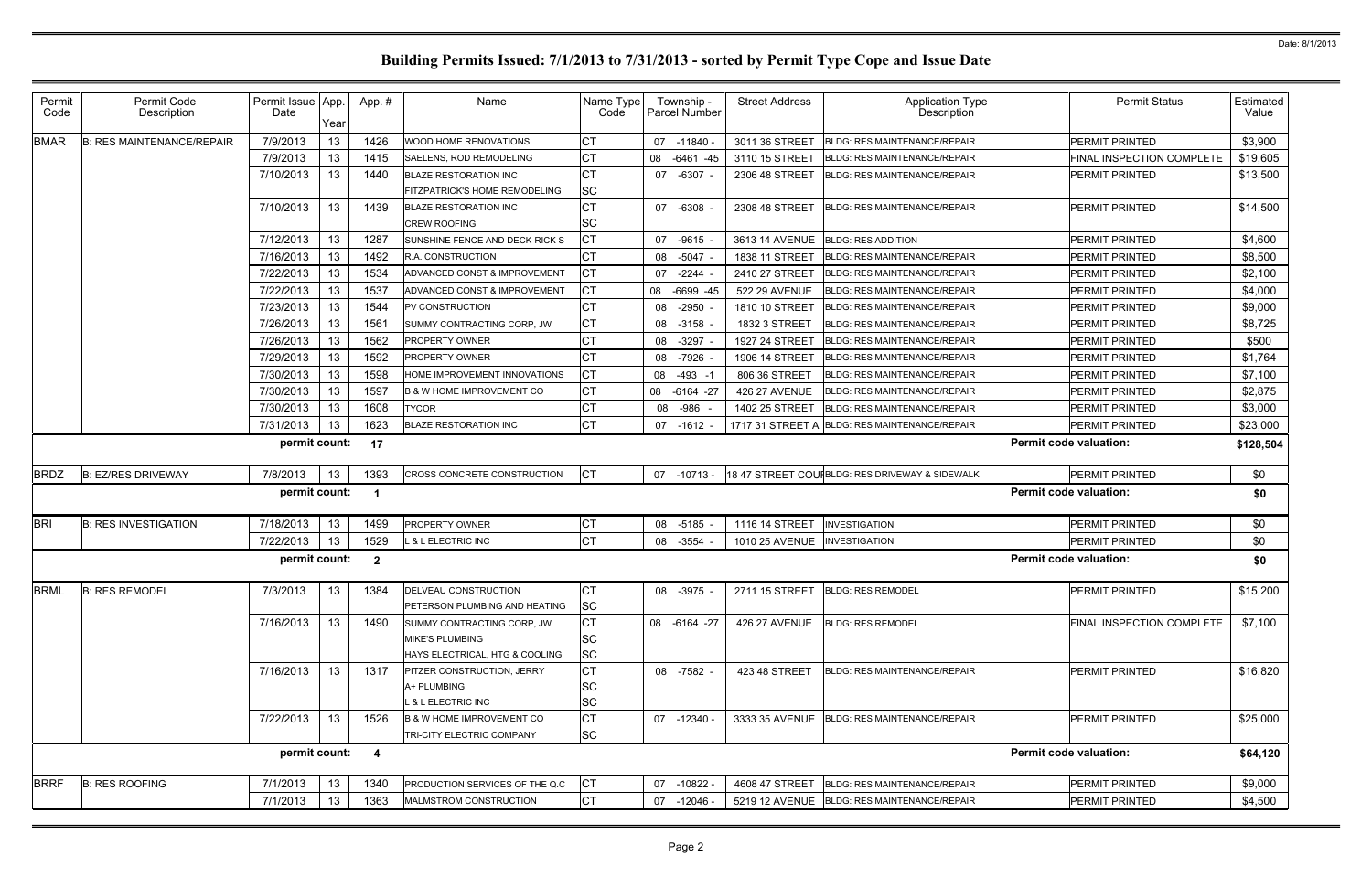| Permit<br>Code | Permit Code<br>Description | Permit Issue App.<br>Date | Yearl | App.# | Name                                   | Name Type<br>Code |    | Township -<br><b>Parcel Number</b> | <b>Street Address</b> | <b>Application Type</b><br>Description        | <b>Permit Status</b>             | Estimated<br>Value |
|----------------|----------------------------|---------------------------|-------|-------|----------------------------------------|-------------------|----|------------------------------------|-----------------------|-----------------------------------------------|----------------------------------|--------------------|
| <b>BRRF</b>    | <b>B: RES ROOFING</b>      | 7/1/2013                  | 13    | 1356  | FITZPATRICK'S HOME REMODELING          | CТ                | 07 | -5794                              | 4516 22 AVENUE        | <b>BLDG: RES MAINTENANCE/REPAIR</b>           | PERMIT PRINTED                   | \$1,172            |
|                |                            | 7/1/2013                  | 13    | 1366  | GREEN VALLEY CONSTRUCTION INC.         | СT                | 08 | $-7547$                            | 2118 15 STREET A      | <b>BLDG: RES MAINTENANCE/REPAIR</b>           | PERMIT PRINTED                   | \$2,500            |
|                |                            | 7/1/2013                  | 13    | 1342  | MAINSTREAM HOME IMPROVEMNT INC         | IСT               | 08 | $-7710$                            | <b>1008 16 AVENUE</b> | <b>BLDG: RES MAINTENANCE/REPAIR</b>           | PERMIT PRINTED                   | \$3,500            |
|                |                            | 7/1/2013                  | 13    | 1355  | <b>PROPERTY OWNER</b>                  | СТ                | 08 | $-9095$                            |                       | 7 24 AVENUE COUFBLDG: RES MAINTENANCE/REPAIR  | PERMIT PRINTED                   | \$1,080            |
|                |                            | 7/2/2013                  | 13    | 1371  | MOELLER CONSTRUCTION                   | СT                | 08 | $-1859$                            | <b>1615 21 AVENUE</b> | <b>BLDG: RES MAINTENANCE/REPAIR</b>           | PERMIT PRINTED                   | \$4,860            |
|                |                            | 7/2/2013                  | 13    | 1372  | PROPERTY OWNER                         | СT                | 08 | $-2957$                            | 1836 10 STREET        | <b>BLDG: RES MAINTENANCE/REPAIR</b>           | PERMIT PRINTED                   | \$960              |
|                |                            | 7/2/2013                  | 13    | 1373  | A+ ROOFING & SIDING CO. FORMER         | СT                | 08 | $-3931$                            | 1214 12 STREET        | <b>BLDG: RES MAINTENANCE/REPAIR</b>           | PERMIT PRINTED                   | \$6,000            |
|                |                            | 7/3/2013                  | 13    | 1385  | QC GENERAL, INC                        | СT                | 07 | $-14237$                           |                       | 4 56 STREET COUIBLDG: RES MAINTENANCE/REPAIR  | PERMIT PRINTED                   | \$7,900            |
|                |                            | 7/3/2013                  | 13    | 1390  | PRODUCTION SERVICES OF THE Q.C         | СT                | 07 | $-5753$                            |                       | 55 25 AVENUE COUIBLDG: RES MAINTENANCE/REPAIR | <b>PERMIT PRINTED</b>            | \$10,000           |
|                |                            | 7/3/2013                  | 13    | 1388  | FANTH-CURRY HOME IMPRV CO              | СT                | 07 | $-9976$                            | 3405 43 STREET        | <b>BLDG: RES MAINTENANCE/REPAIR</b>           | PERMIT PRINTED                   | \$6,072            |
|                |                            | 7/3/2013                  | 13    | 1389  | FANTH-CURRY HOME IMPRV CO              | СT                | 08 | $-4137 - 12$                       | 2629 8 STREET         | <b>BLDG: RES MAINTENANCE/REPAIR</b>           | PERMIT PRINTED                   | \$4,698            |
|                |                            | 7/3/2013                  | 13    | 1387  | FANTH-CURRY HOME IMPRV CO              | СT                | 08 | $-4492$                            | <b>184 15 AVENUE</b>  | <b>BLDG: RES MAINTENANCE/REPAIR</b>           | PERMIT PRINTED                   | \$3,423            |
|                |                            | 7/8/2013                  | 13    | 1411  | PROPERTY OWNER                         | СT                | 08 | $-1688$                            | 1143 23 STREET        | <b>BLDG: RES MAINTENANCE/REPAIR</b>           | <b>PERMIT PRINTED</b>            | \$600              |
|                |                            | 7/8/2013                  | 13    | 1410  | CREW ROOFING                           | СT                | 08 | $-2719$                            | 407 52 STREET         | <b>BLDG: RES MAINTENANCE/REPAIR</b>           | PERMIT PRINTED                   | \$4,000            |
|                |                            | 7/8/2013                  | 13    | 1400  | PROPERTY OWNER                         | СT                | 08 | $-958$                             | 4630 5 AVENUE         | <b>BLDG: RES MAINTENANCE/REPAIR</b>           | FINAL INSPECTION COMPLETE        | \$2,400            |
|                |                            | 7/9/2013                  | 13    | 1425  | PROPERTY OWNER                         | СT                | 07 | $-1290$                            | 2334 33 STREET        | <b>BLDG: RES MAINTENANCE/REPAIR</b>           | PERMIT PRINTED                   | \$6,360            |
|                |                            | 7/9/2013                  | 13    | 1422  | 33 CARPENTERS CONSTRUCTION INC         | СT                | 07 | $-2172$                            | 2821 24 AVENUE        | <b>BLDG: RES MAINTENANCE/REPAIR</b>           | <b>PERMIT PRINTED</b>            | \$4,200            |
|                |                            | 7/9/2013                  | 13    | 1424  | 33 CARPENTERS CONSTRUCTION INC         | CТ                | 07 | $-5755$                            |                       | 37 25 AVENUE COUIBLDG: RES MAINTENANCE/REPAIR | PERMIT PRINTED                   | \$11,000           |
|                |                            | 7/9/2013                  | 13    | 1423  | 33 CARPENTERS CONSTRUCTION INC         | СT                | 08 | $-8387$                            | 2132 3 STREET         | <b>BLDG: RES MAINTENANCE/REPAIR</b>           | PERMIT PRINTED                   | \$12,800           |
|                |                            | 7/10/2013                 | 13    | 1441  | PROPERTY OWNER                         | СТ                | 07 | $-7317$                            |                       | 4531 11 AVENUE B BLDG: RES MAINTENANCE/REPAIR | FINAL INSPECTION COMPLETE        | \$1,900            |
|                |                            | 7/10/2013                 | 13    | 1437  | PROPERTY OWNER                         | CТ                | 08 | -5955                              | 742 5 AVENUE          | <b>BLDG: RES MAINTENANCE/REPAIR</b>           | PERMIT PRINTED                   | \$2,200            |
|                |                            | 7/10/2013                 | 13    | 1438  | PROPERTY OWNER                         | СT                | 08 | $-7477$                            | 1325 25 AVENUE        | <b>BLDG: RES MAINTENANCE/REPAIR</b>           | PERMIT PRINTED                   | \$1,080            |
|                |                            | 7/11/2013                 | 13    | 1455  | LANDEROS AND SONS CONSTRUCTION CT      |                   |    | 07 -1533                           | 2515 33 STREET        | <b>BLDG: RES MAINTENANCE/REPAIR</b>           | PERMIT PRINTED                   | \$13,000           |
|                |                            | 7/11/2013                 | 13    | 1449  | MOELLER CONSTRUCTION                   | СT                | 08 | $-5247$                            | 1323 3 STREET A       | <b>BLDG: RES MAINTENANCE/REPAIR</b>           | PERMIT PRINTED                   | \$5,960            |
|                |                            | 7/11/2013                 | 13    | 1451  | MOELLER CONSTRUCTION                   | СT                | 08 | $-689$                             | 1187 26 STREET        | <b>BLDG: RES MAINTENANCE/REPAIR</b>           | <b>PERMIT PRINTED</b>            | \$4,160            |
|                |                            | 7/11/2013                 | 13    | 1452  | A+ ROOFING & SIDING CO. FORMER         | СT                | 08 | $-8424$                            | 1720 28 AVENUE        | <b>BLDG: RES MAINTENANCE/REPAIR</b>           | PERMIT PRINTED                   | \$5,800            |
|                |                            | 7/12/2013                 | 13    | 1467  | <b>CRAMPTON CONSTRUCTION, MICHAEL</b>  | CТ                |    | 07 -11551 -                        |                       | 25 48 STREET PLA(BLDG: RES MAINTENANCE/REPAIR | <b>PERMIT PRINTED</b>            | \$7,500            |
|                |                            | 7/12/2013                 | 13    | 1458  | <b>RIVER CITIES ROOFING &amp; MORE</b> | IСT               |    | 08 -496 -3                         | 928 36 STREET         | <b>BLDG: RES MAINTENANCE/REPAIR</b>           | <b>FINAL INSPECTION COMPLETE</b> | \$5,100            |
|                |                            | 7/12/2013                 | 13    | 1463  | <b>PROPERTY OWNER</b>                  |                   | 08 | $-8209 -$                          | 342 1 STREET          | <b>BLDG: RES MAINTENANCE/REPAIR</b>           | <b>PERMIT PRINTED</b>            | \$1,440            |
|                |                            | 7/15/2013                 | 13    | 1483  | ACKERLAND CONSTRUCTION, JOSHUA         | IСТ               | 07 | $-12182 -$                         |                       | 7610 36 AVENUE   BLDG: RES MAINTENANCE/REPAIR | PERMIT PRINTED                   | \$16,000           |
|                |                            | 7/15/2013                 | 13    | 1473  | TIMBER STONE INC.                      |                   | 07 | -1457                              | 2401 32 STREET        | <b>BLDG: RES MAINTENANCE/REPAIR</b>           | PERMIT PRINTED                   | \$8,500            |
|                |                            | 7/15/2013                 | 13    | 1485  | ACKERLAND CONSTRUCTION, JOSHUA         | IСТ               | 07 | -1809                              | 1621 34 STREET        | <b>BLDG: RES MAINTENANCE/REPAIR</b>           | PERMIT PRINTED                   | \$2,100            |
|                |                            | 7/15/2013                 | 13    | 1470  | <b>BATES ROOFING</b>                   |                   | 07 | -9019                              |                       | 3801 22 AVENUE BLDG: RES MAINTENANCE/REPAIR   | PERMIT PRINTED                   | \$7,825            |
|                |                            | 7/15/2013                 | 13    | 1484  | ACKERLAND CONSTRUCTION, JOSHUA         | IСТ               | 08 | -9103                              | 623 33 AVENUE         | <b>BLDG: RES MAINTENANCE/REPAIR</b>           | PERMIT PRINTED                   | \$5,000            |
|                |                            | 7/17/2013                 | 13    | 1498  | <b>PROPERTY OWNER</b>                  | СT                | 07 | -8195                              |                       | 5401 28 AVENUE BLDG: RES MAINTENANCE/REPAIR   | PERMIT PRINTED                   | \$3,360            |
|                |                            | 7/17/2013                 | 13    | 1497  | TIMBER STONE INC.                      | СT                | 07 | -8241                              | <b>1808 45 STREET</b> | <b>BLDG: RES MAINTENANCE/REPAIR</b>           | PERMIT PRINTED                   | \$3,300            |
|                |                            | 7/19/2013                 | 13    | 1514  | <b>GREEN VALLEY CONSTRUCTION INC.</b>  | CТ                | 07 | $-11393$                           |                       | 5303 34 AVENUE BLDG: RES MAINTENANCE/REPAIR   | PERMIT PRINTED                   | \$14,300           |
|                |                            | 7/19/2013                 | 13    | 1510  | PRODUCTION SERVICES OF THE Q.C.        | СT                | 07 | -1800                              | 1614 33 STREET        | <b>BLDG: RES MAINTENANCE/REPAIR</b>           | PERMIT PRINTED                   | \$12,000           |
|                |                            | 7/19/2013                 | 13    | 1513  | <b>PROPERTY OWNER</b>                  | СT                | 07 | -5561                              | 1151 49 STREET        | <b>BLDG: RES MAINTENANCE/REPAIR</b>           | PERMIT PRINTED                   | \$5,320            |
|                |                            | 7/19/2013                 | 13    | 1509  | <b>WIBORG CONSTRUCTION</b>             | <b>CT</b>         | 08 | -1347 -                            | 1008 22 STREET        | <b>BLDG: RES MAINTENANCE/REPAIR</b>           | PERMIT PRINTED                   | \$3,875            |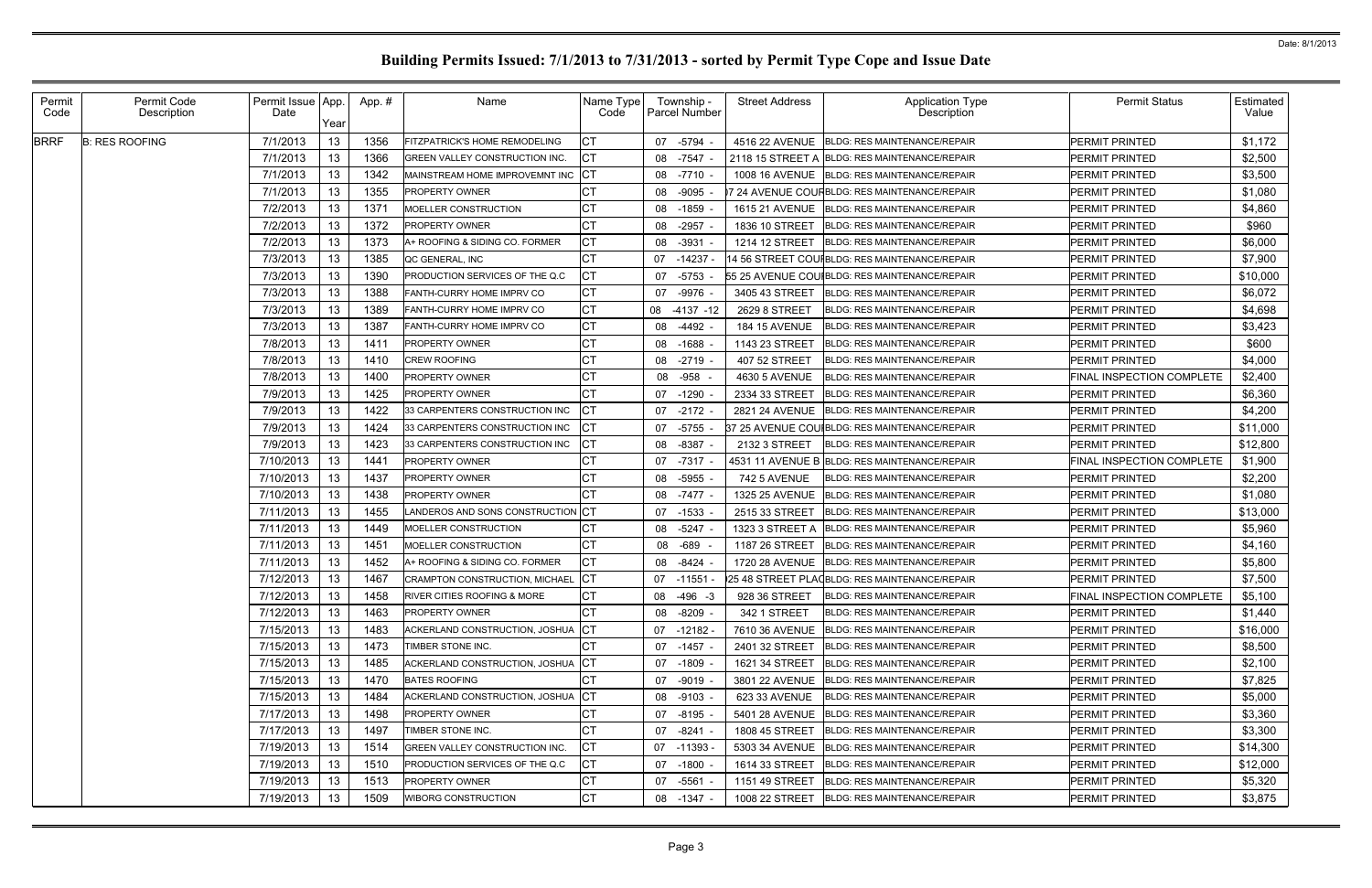| Permit<br>Code | Permit Code<br>Description | Permit Issue   App.<br>Date | Year | App.# | Name                                  | Name Type<br>Code | Township -<br>Parcel Number | <b>Street Address</b> | Application Type<br>Description                | <b>Permit Status</b>          | Estimated<br>Value |
|----------------|----------------------------|-----------------------------|------|-------|---------------------------------------|-------------------|-----------------------------|-----------------------|------------------------------------------------|-------------------------------|--------------------|
| <b>BRRF</b>    | <b>B: RES ROOFING</b>      | 7/22/2013                   | 13   | 1527  | MOELLER CONSTRUCTION                  | CТ                | 07 -5621                    | 2416 45 STREET        | <b>BLDG: RES MAINTENANCE/REPAIR</b>            | PERMIT PRINTED                | \$2,960            |
|                |                            | 7/22/2013                   | 13   | 1532  | ADVANCED CONST & IMPROVEMENT          | СT                | 07<br>$-727$                |                       | 5208 11 AVENUE A BLDG: RES MAINTENANCE/REPAIR  | <b>PERMIT PRINTED</b>         | \$5,500            |
|                |                            | 7/22/2013                   | 13   | 1533  | ADVANCED CONST & IMPROVEMENT          | <b>CT</b>         | $-3374$<br>08               | 2610 15 AVENUE        | <b>BLDG: RES MAINTENANCE/REPAIR</b>            | <b>PERMIT PRINTED</b>         | \$4,000            |
|                |                            | 7/22/2013                   | 13   | 1535  | ADVANCED CONST & IMPROVEMENT          | СT                | 08<br>$-4249$               | 1617 25 STREET        | <b>BLDG: RES MAINTENANCE/REPAIR</b>            | <b>PERMIT PRINTED</b>         | \$4,250            |
|                |                            | 7/23/2013                   | 13   | 1539  | <b>BUCKSHOT EXTER AKA RASMUSSEN</b>   | СT                | $-11530$<br>07              | 4702 20 AVENUE        | <b>BLDG: RES MAINTENANCE/REPAIR</b>            | <b>PERMIT PRINTED</b>         | \$4,800            |
|                |                            | 7/23/2013                   | 13   | 1538  | SOCO ROOFING INC                      | СT                | 07<br>$-13344$              |                       | 0 WILDWOOD DRIVIBLDG: RES MAINTENANCE/REPAIR   | <b>PERMIT PRINTED</b>         | \$16,000           |
|                |                            | 7/23/2013                   | 13   | 1541  | <b>PROPERTY OWNER</b>                 |                   | 08<br>$-1880$               |                       | 1429 18 AVENUE BLDG: RES MAINTENANCE/REPAIR    | <b>PERMIT PRINTED</b>         | \$1,400            |
|                |                            | 7/24/2013                   | 13   | 1546  | <b>BATES ROOFING</b>                  | СT                | 07<br>$-2795 - 6$           |                       | 600 33 STREET DRIVBLDG: RES MAINTENANCE/REPAIR | PERMIT PRINTED                | \$9,600            |
|                |                            | 7/24/2013                   | 13   | 1547  | <b>BATES ROOFING</b>                  |                   | $-2795 - 6$<br>07           |                       | 604 33 STREET DRIVBLDG: RES MAINTENANCE/REPAIR | PERMIT PRINTED                | \$9,600            |
|                |                            | 7/24/2013                   | 13   | 1548  | <b>B &amp; W HOME IMPROVEMENT CO</b>  | СT                | $-2553$<br>08               | 1932 12 STREET        | <b>BLDG: RES MAINTENANCE/REPAIR</b>            | PERMIT PRINTED                | \$5,900            |
|                |                            | 7/24/2013                   | 13   | 1551  | <b>DURHAM CONSTRUCTION</b>            |                   | $-8690$<br>08               |                       | 8 22 AVENUE COUFBLDG: RES MAINTENANCE/REPAIR   | PERMIT PRINTED                | \$5,998            |
|                |                            | 7/26/2013                   | 13   | 1577  | WERNER RESTORATION SVCS INC           | СT                | $-14342 - 1$<br>07          | 1665 53 STREET        | <b>BLDG: RES MAINTENANCE/REPAIR</b>            | PERMIT PRINTED                | \$7,200            |
|                |                            | 7/26/2013                   | 13   | 1568  | WERNER RESTORATION SVCS INC           |                   | $-14342-10$<br>07           | 1623 53 STREET        | <b>BLDG: RES MAINTENANCE/REPAIR</b>            | PERMIT PRINTED                | \$7,200            |
|                |                            | 7/26/2013                   | 13   | 1567  | <b>WERNER RESTORATION SVCS INC</b>    | СT                | -14342 -11<br>07            | 1615 53 STREET        | <b>BLDG: RES MAINTENANCE/REPAIR</b>            | <b>PERMIT PRINTED</b>         | \$7,200            |
|                |                            | 7/26/2013                   | 13   | 1566  | WERNER RESTORATION SVCS INC           | СT                | $-14342 - 12$<br>07         | 1613 53 STREET        | <b>BLDG: RES MAINTENANCE/REPAIR</b>            | PERMIT PRINTED                | \$7,200            |
|                |                            | 7/26/2013                   | 13   | 1565  | WERNER RESTORATION SVCS INC           | СT                | 07<br>$-14342-13$           | 1605 53 STREET        | <b>BLDG: RES MAINTENANCE/REPAIR</b>            | <b>PERMIT PRINTED</b>         | \$7,200            |
|                |                            | 7/26/2013                   | 13   | 1578  | WERNER RESTORATION SVCS INC           | CТ                | 07 -14342 -14               | 1603 53 STREET        | <b>BLDG: RES MAINTENANCE/REPAIR</b>            | <b>PERMIT PRINTED</b>         | \$7,200            |
|                |                            | 7/26/2013                   | 13   | 1576  | <b>WERNER RESTORATION SVCS INC</b>    | СT                | $-14342 - 2$<br>07          | 1663 53 STREET        | <b>BLDG: RES MAINTENANCE/REPAIR</b>            | <b>PERMIT PRINTED</b>         | \$7,200            |
|                |                            | 7/26/2013                   | 13   | 1575  | WERNER RESTORATION SVCS INC           | СT                | $-14342-3$<br>07            | 1655 53 STREET        | <b>BLDG: RES MAINTENANCE/REPAIR</b>            | PERMIT PRINTED                | \$7,200            |
|                |                            | 7/26/2013                   | 13   | 1574  | <b>WERNER RESTORATION SVCS INC</b>    | СT                | $-14342 -4$<br>07           | 1653 53 STREET        | <b>BLDG: RES MAINTENANCE/REPAIR</b>            | <b>PERMIT PRINTED</b>         | \$7,200            |
|                |                            | 7/26/2013                   | 13   | 1573  | WERNER RESTORATION SVCS INC           | СT                | $-14342-5$<br>07            | 1645 53 STREET        | <b>BLDG: RES MAINTENANCE/REPAIR</b>            | <b>PERMIT PRINTED</b>         | \$7,200            |
|                |                            | 7/26/2013                   | 13   | 1572  | <b>WERNER RESTORATION SVCS INC</b>    | СT                | $-14342 - 6$<br>07          | 1643 53 STREET        | <b>BLDG: RES MAINTENANCE/REPAIR</b>            | <b>PERMIT PRINTED</b>         | \$7,200            |
|                |                            | 7/26/2013                   | 13   | 1571  | <b>WERNER RESTORATION SVCS INC</b>    | СT                | $-14342 - 7$<br>07          | 1635 53 STREET        | <b>BLDG: RES MAINTENANCE/REPAIR</b>            | PERMIT PRINTED                | \$7,200            |
|                |                            | 7/26/2013                   | 13   | 1570  | <b>WERNER RESTORATION SVCS INC</b>    | СT                | $-14342 - 8$<br>07          | 1633 53 STREET        | <b>BLDG: RES MAINTENANCE/REPAIR</b>            | <b>PERMIT PRINTED</b>         | \$7,200            |
|                |                            | 7/26/2013                   | 13   | 1569  | <b>WERNER RESTORATION SVCS INC</b>    | СT                | 07<br>$-14342 - 9$          | 1625 53 STREET        | <b>BLDG: RES MAINTENANCE/REPAIR</b>            | PERMIT PRINTED                | \$7,200            |
|                |                            | 7/26/2013                   | 13   | 1558  | 33 CARPENTERS CONSTRUCTION INC        | СT                | 08<br>$-174 - A$            | 851 23 AVENUE         | <b>BLDG: RES MAINTENANCE/REPAIR</b>            | PERMIT PRINTED                | \$9,000            |
|                |                            | 7/26/2013                   | 13   | 1563  | <b>SOCO ROOFING INC</b>               |                   | 08<br>-1960                 | 1704 16 STREET        | <b>BLDG: RES MAINTENANCE/REPAIR</b>            | <b>PERMIT PRINTED</b>         | \$7,600            |
|                |                            | 7/26/2013                   | 13   | 1559  | 33 CARPENTERS CONSTRUCTION INC        | CT                | 08 -2214                    |                       | 1359 15 STREET A BLDG: RES MAINTENANCE/REPAIR  | <b>PERMIT PRINTED</b>         | \$10,700           |
|                |                            | 7/26/2013                   | 13   | 1564  | <b>IMIDWEST COMPLETE CONSTRUCTION</b> | IСT               | 08 -6461 -58                |                       | 1402 30 AVENUE BLDG: RES MAINTENANCE/REPAIR    | PERMIT PRINTED                | \$6,400            |
|                |                            | 7/29/2013                   | 13   | 1585  | <b>LOMMELL MICHAEL</b>                |                   | $-13528$<br>07              |                       | 3305 32 STREET BLDG: RES MAINTENANCE/REPAIR    | PERMIT PRINTED                | \$8,500            |
|                |                            | 7/29/2013                   | 13   | 1593  | 33 CARPENTERS CONSTRUCTION INC        | IСT               | -6837<br>07                 |                       | 20 31 AVENUE COUIBLDG: RES MAINTENANCE/REPAIR  | PERMIT PRINTED                | \$9,000            |
|                |                            | 7/29/2013                   | 13   | 1588  | CHRISTENSEN CONSTRUCTION, RUSS        | ICT               | $-3188 -$<br>08             |                       | 1848 4 STREET   BLDG: RES MAINTENANCE/REPAIR   | PERMIT PRINTED                | \$6,889            |
|                |                            | 7/29/2013                   | 13   | 1591  | SUMMY CONTRACTING CORP, JW            | СT                | -4352<br>08                 |                       | 1220 15 STREET A BLDG: RES MAINTENANCE/REPAIR  | PERMIT PRINTED                | \$8,000            |
|                |                            | 7/29/2013                   | 13   | 1579  | MIDWEST COMPLETE CONSTRUCTION         | СT                | -8744<br>08                 |                       | 925 32 AVENUE A BLDG: RES MAINTENANCE/REPAIR   | PERMIT PRINTED                | \$4,800            |
|                |                            | 7/31/2013                   | 13   | 1642  | <b>PROPERTY OWNER</b>                 | СT                | -4022 -<br>08               | 223 44 STREET         | <b>BLDG: RES MAINTENANCE/REPAIR</b>            | PERMIT PRINTED                | \$3,500            |
|                |                            | 7/31/2013                   | 13   | 1624  | 3 B'S CONSTRUCTION & HOME IMPR        | СT                | -652 -<br>08                |                       | 1167 26 STREET A BLDG: RES MAINTENANCE/REPAIR  | <b>PERMIT PRINTED</b>         | \$2,600            |
|                |                            | 7/31/2013                   | 13   | 1622  | SOCO ROOFING INC                      | СT                | 08 -7933                    |                       | 2023 15 STREET BLDG: RES MAINTENANCE/REPAIR    | PERMIT PRINTED                | \$2,900            |
|                |                            | permit count:               |      | 79    |                                       |                   |                             |                       |                                                | <b>Permit code valuation:</b> | \$487,442          |
| <b>BRSA</b>    | <b>B: RES ADDITION</b>     | 7/26/2013                   | 13   | 1560  | PROPERTY OWNER                        | <b>CT</b>         | 08 -2761 -                  | 402 48 STREET         | <b>BLDG: RES ADDITION</b>                      | PERMIT PRINTED                | \$840              |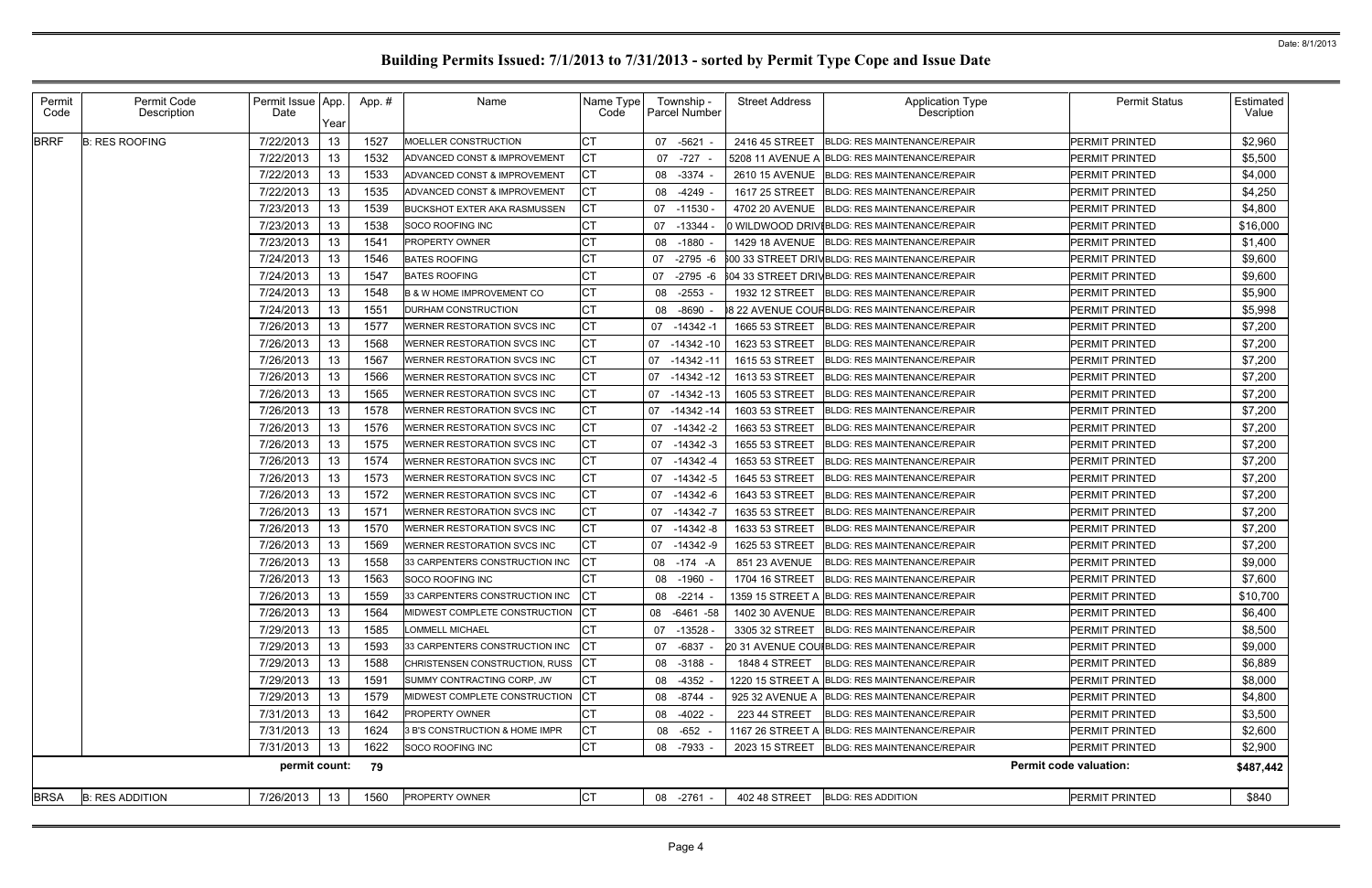|  | <b>Permit Status</b>                                                                                                                                                                                                                                                                                                                                                                                                                                                                                                                                                                                                                                        | Estimated<br>Value |  |  |  |
|--|-------------------------------------------------------------------------------------------------------------------------------------------------------------------------------------------------------------------------------------------------------------------------------------------------------------------------------------------------------------------------------------------------------------------------------------------------------------------------------------------------------------------------------------------------------------------------------------------------------------------------------------------------------------|--------------------|--|--|--|
|  |                                                                                                                                                                                                                                                                                                                                                                                                                                                                                                                                                                                                                                                             | \$840              |  |  |  |
|  | PERMIT PRINTED                                                                                                                                                                                                                                                                                                                                                                                                                                                                                                                                                                                                                                              | \$1,835            |  |  |  |
|  | PERMIT PRINTED                                                                                                                                                                                                                                                                                                                                                                                                                                                                                                                                                                                                                                              | \$1,678            |  |  |  |
|  | PERMIT PRINTED                                                                                                                                                                                                                                                                                                                                                                                                                                                                                                                                                                                                                                              | \$12,166           |  |  |  |
|  | PERMIT PRINTED                                                                                                                                                                                                                                                                                                                                                                                                                                                                                                                                                                                                                                              | \$13,000           |  |  |  |
|  | PERMIT PRINTED                                                                                                                                                                                                                                                                                                                                                                                                                                                                                                                                                                                                                                              | \$7,500            |  |  |  |
|  | PERMIT PRINTED                                                                                                                                                                                                                                                                                                                                                                                                                                                                                                                                                                                                                                              | \$963              |  |  |  |
|  | PERMIT PRINTED                                                                                                                                                                                                                                                                                                                                                                                                                                                                                                                                                                                                                                              | \$2,187            |  |  |  |
|  | PERMIT PRINTED                                                                                                                                                                                                                                                                                                                                                                                                                                                                                                                                                                                                                                              | \$5,280            |  |  |  |
|  | PERMIT PRINTED                                                                                                                                                                                                                                                                                                                                                                                                                                                                                                                                                                                                                                              | \$5,000            |  |  |  |
|  | PERMIT PRINTED                                                                                                                                                                                                                                                                                                                                                                                                                                                                                                                                                                                                                                              | \$8,500            |  |  |  |
|  | PERMIT PRINTED                                                                                                                                                                                                                                                                                                                                                                                                                                                                                                                                                                                                                                              | \$24,000           |  |  |  |
|  | PERMIT PRINTED                                                                                                                                                                                                                                                                                                                                                                                                                                                                                                                                                                                                                                              | \$5,320            |  |  |  |
|  | PERMIT PRINTED                                                                                                                                                                                                                                                                                                                                                                                                                                                                                                                                                                                                                                              | \$1,800            |  |  |  |
|  | PERMIT PRINTED                                                                                                                                                                                                                                                                                                                                                                                                                                                                                                                                                                                                                                              |                    |  |  |  |
|  | PERMIT PRINTED                                                                                                                                                                                                                                                                                                                                                                                                                                                                                                                                                                                                                                              |                    |  |  |  |
|  | <b>Permit code valuation:</b><br>\$9,000<br>\$6,400<br><b>Permit code valuation:</b><br>\$104,629<br>\$550<br>PERMIT PRINTED<br><b>Permit code valuation:</b><br>\$550<br>PERMIT PRINTED<br>\$4,850<br>PERMIT PRINTED<br>\$25,000<br>\$8,725<br>PERMIT PRINTED<br>\$3,500<br>PERMIT PRINTED<br><b>Permit code valuation:</b><br>\$42,075<br>PERMIT PRINTED<br>\$10,427<br><b>Permit code valuation:</b><br>\$10,427<br>PERMIT PRINTED<br>\$500<br><b>Permit code valuation:</b><br>\$500<br>PERMIT PRINTED<br>\$5,000<br><b>Permit code valuation:</b><br>\$5,000<br>PERMIT PRINTED<br>\$10,000<br>\$10,000<br>PERMIT PRINTED<br>\$10,000<br>PERMIT PRINTED |                    |  |  |  |
|  |                                                                                                                                                                                                                                                                                                                                                                                                                                                                                                                                                                                                                                                             |                    |  |  |  |
|  |                                                                                                                                                                                                                                                                                                                                                                                                                                                                                                                                                                                                                                                             |                    |  |  |  |
|  |                                                                                                                                                                                                                                                                                                                                                                                                                                                                                                                                                                                                                                                             |                    |  |  |  |
|  |                                                                                                                                                                                                                                                                                                                                                                                                                                                                                                                                                                                                                                                             |                    |  |  |  |
|  |                                                                                                                                                                                                                                                                                                                                                                                                                                                                                                                                                                                                                                                             |                    |  |  |  |
|  |                                                                                                                                                                                                                                                                                                                                                                                                                                                                                                                                                                                                                                                             |                    |  |  |  |
|  |                                                                                                                                                                                                                                                                                                                                                                                                                                                                                                                                                                                                                                                             |                    |  |  |  |
|  |                                                                                                                                                                                                                                                                                                                                                                                                                                                                                                                                                                                                                                                             |                    |  |  |  |
|  |                                                                                                                                                                                                                                                                                                                                                                                                                                                                                                                                                                                                                                                             |                    |  |  |  |
|  |                                                                                                                                                                                                                                                                                                                                                                                                                                                                                                                                                                                                                                                             |                    |  |  |  |
|  |                                                                                                                                                                                                                                                                                                                                                                                                                                                                                                                                                                                                                                                             |                    |  |  |  |
|  |                                                                                                                                                                                                                                                                                                                                                                                                                                                                                                                                                                                                                                                             |                    |  |  |  |
|  |                                                                                                                                                                                                                                                                                                                                                                                                                                                                                                                                                                                                                                                             |                    |  |  |  |
|  |                                                                                                                                                                                                                                                                                                                                                                                                                                                                                                                                                                                                                                                             |                    |  |  |  |
|  |                                                                                                                                                                                                                                                                                                                                                                                                                                                                                                                                                                                                                                                             |                    |  |  |  |
|  |                                                                                                                                                                                                                                                                                                                                                                                                                                                                                                                                                                                                                                                             |                    |  |  |  |

### Permit Code Permit Code Description Permit Issue Date App. Year App. # Name Name Name Type Code Township - Parcel Number Street Address | Application Type **Description** BRSD B: RES SIDING | 7/1/2013 | 13 | 1353 PROPERTY OWNER | CT | 08 -7053 -C | 5101 11 AVENUE BLDG: RES MAINTENANCE/REPAIR 7/3/2013 | 13 | 1386 FANTH-CURRY HOME IMPRV CO CT | 07 -6860 - 3100 26 STREET BLDG: RES MAINTENANCE/REPAIR 7/11/2013 13 1442 ACRI, INC. CT 1 07 -13323 - 814 34 AVENUE BLDG: RES MAINTENANCE/REPAIR 7/11/2013 13 1455 LANDEROS AND SONS CONSTRUCTION CT 07 -1533 - 2515 33 STREET BLDG: RES MAINTENANCE/REPAIR 7/12/2013 13 1467 CRAMPTON CONSTRUCTION, MICHAEL CT 107 -11551 - 25 48 STREET PLACBLDG: RES MAINTENANCE/REPAIR 7/12/2013 | 13 | 1464 PROPERTY OWNER CT | 08 -7824 - | 1815 15 STREET BLDG: RES MAINTENANCE/REPAIR 7/12/2013 | 13 | 1465 PROPERTY OWNER CT | 08 -880 - | 157 5 AVENUE BLDG: RES MAINTENANCE/REPAIR 7/15/2013 | 13 | 1481 BEST IMPROVEMENT COMPANY, INC CT | 07 -908 -2 | 4801 27 AVENUE BLDG: RES MAINTENANCE/REPAIR 7/16/2013 13 1491 M I CONSTRUCTION CT 07 -10670 - 4813 50 STREET BLDG: RES MAINTENANCE/REPAIR 7/16/2013 13 1492 R.A. CONSTRUCTION CT 08 -5047 - 1838 11 STREET BLDG: RES MAINTENANCE/REPAIR 7/19/2013 13 1512 GREEN VALLEY CONSTRUCTION INC. CT 107 -11393 - 5303 34 AVENUE BLDG: RES MAINTENANCE/REPAIR 7/19/2013 13 1513 PROPERTY OWNER CT 107 -5561 - 1151 49 STREET BLDG: RES MAINTENANCE/REPAIR 7/22/2013 | 13 | 1536 ADVANCED CONST & IMPROVEMENT CT | 07 -1990 - | 2382 29 STREET BLDG: RES MAINTENANCE/REPAIR 7/23/2013 | 13 | 1544 PV CONSTRUCTION CT | 08 -2950 - | 1810 10 STREET BLDG: RES MAINTENANCE/REPAIR 7/26/2013 | 13 | 1564 MIDWEST COMPLETE CONSTRUCTION CT | 08 -6461 -58 | 1402 30 AVENUE BLDG: RES MAINTENANCE/REPAIR BSEZ B: EZ/COML, SIGN | 7/11/2013 | 13 | 1443 LIGHTING MAINTENANCE INC | O8 -5545 | 1301 5 AVENUE BLDG: SIGN \$550  $\mathsf{BSMT}$  B: RES BASEMENT WATERPROOF  $\overline{\phantom{0}}$  7/16/2013  $\phantom{0}$  13  $\phantom{0}$  1493  $\phantom{0}$  IA-IL BSMT WTRPRFG/HOME SVCS  $\phantom{0}$  CT  $\phantom{0}$  07  $\phantom{0}$  -9785 -  $\phantom{0}$  4509 48 STREET A BLDG: RES MAINTENANCE/REPAIR 7/22/2013 13 1526 B & W HOME IMPROVEMENT CO CT 07 -12340 - 3333 35 AVENUE BLDG: RES MAINTENANCE/REPAIR TRI-CITY ELECTRIC COMPANY SC 7/26/2013 | 13 | 1561 SUMMY CONTRACTING CORP, JW CT | 08 -3158 - | 1832 3 STREET BLDG: RES MAINTENANCE/REPAIR 7/29/2013 | 13 | 1582 MENTING MASONRY & WATERPROOFIN CT | 08 -8973 - | 2427 3 STREET BLDG: RES MAINTENANCE/REPAIR  ${\sf BSE}$   ${\sf B:}$  COML SPRINKLER SYSTEM  ${\sf 17/26/2013}$   ${\sf 13}$   ${\sf 1466}$   ${\sf 1200}$   ${\sf 1300}$   ${\sf 1466}$   ${\sf 160}$   ${\sf 1600}$   ${\sf 1700}$   ${\sf 1800}$   ${\sf 107}$   ${\sf 12888}$   ${\sf 1725}$   ${\sf 44}$  STREET  ${\sf 18LO}$  SPRINKLER S BSTP |B: STEPS | 7/12/2013 | 13 | 1459 |PROPERTY OWNER |CT | 07 -1006- | 1805 31 STREET BLDG: MISC STRUCTURE \$500 BTF B: COML INTERIOR FINISH | 7/24/2013 | 13 | 1549 YINGST CHAD CONSTRUCTION | CT | 08 -3846 - 10 15 STREET PLA(BLDG: COML REMODEL BTWR B: COML CELLULAR STATION/TOV 7/10/2013 | 13 | 1436 MIDWEST UNDERGROUND TECHNOLOG CT | 08 -220 -3 | 3033 7 STREET BLDG: CELLULAR STATION/TOWER 7/11/2013 13 1375 MIDWEST UNDERGROUND TECHNOLOGCT 108 -8259 - 421 19 STREET BLDG: CELLULAR STATION/TOWER 7/12/2013 | 13 | 1462 MIDWEST UNDERGROUND TECHNOLOGCT | 07 -13966 - 5100 21 AVENUE BLDG: CELLULAR STATION/TOWER **permit count: 1 Permit code valuation: \$840 permit count: 15 Permit code valuation: \$104,629 permit count: 1 Permit code valuation: \$550 permit count: 4 Permit code valuation: \$42,075 permit count: 1 Permit code valuation: \$10,427 permit count: 1 Permit code valuation: \$500 permit count: 1 Permit code valuation: \$5,000**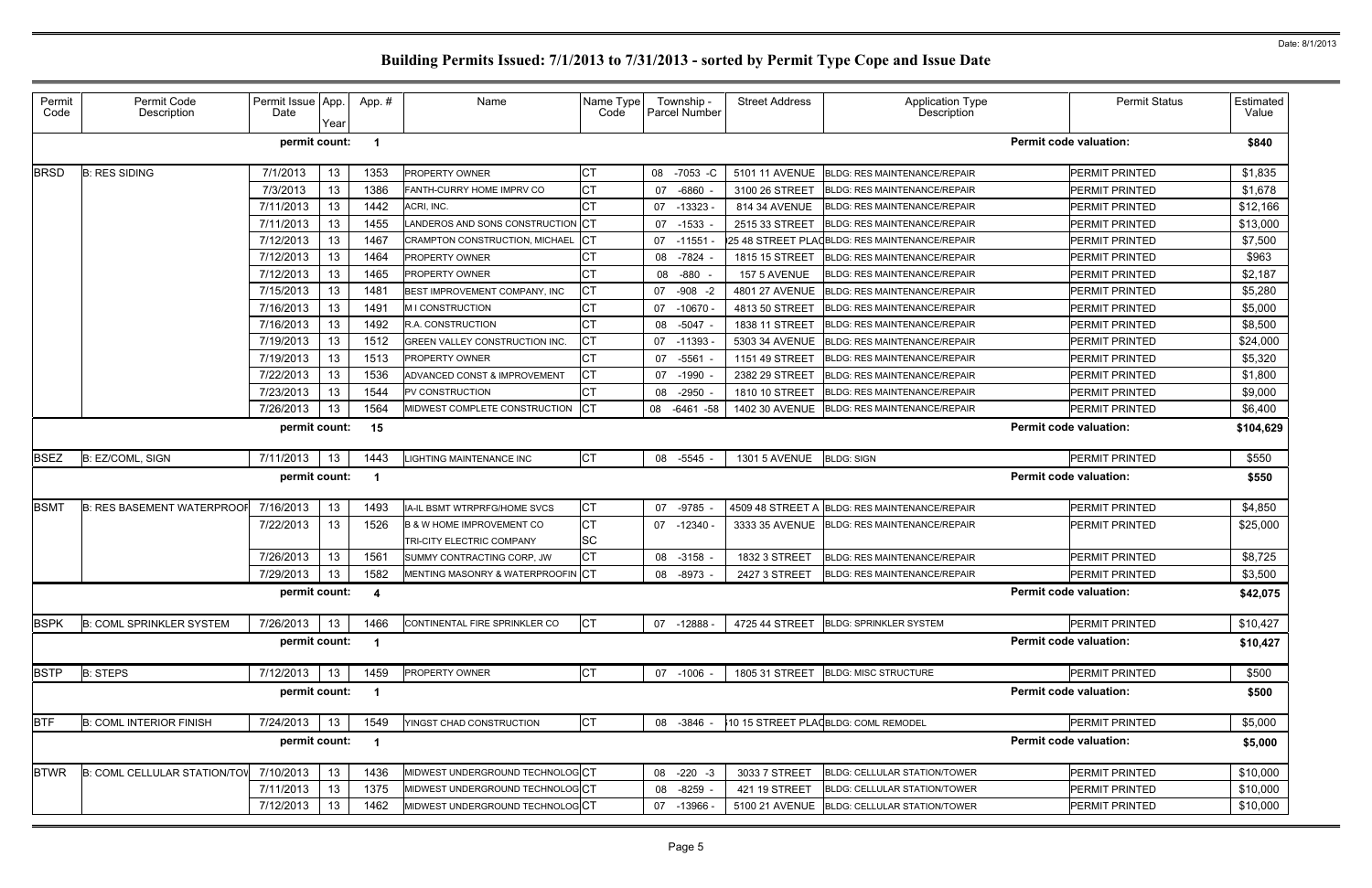| Permit<br>Code   | Permit Code<br>Description      | Permit Issue App.<br>Date | Year            | App.# | Name                               | Name Type<br>Code | Township -<br>Parcel Number | <b>Street Address</b>     | Application Type<br>Description                         | <b>Permit Status</b>          | Estimated  <br>Value |
|------------------|---------------------------------|---------------------------|-----------------|-------|------------------------------------|-------------------|-----------------------------|---------------------------|---------------------------------------------------------|-------------------------------|----------------------|
| <b>BTWR</b>      | B: COML CELLULAR STATION/TOV    | 7/19/2013                 | 13              | 1515  | MIDWEST UNDERGROUND TECHNOLOGCT    |                   | 07 -362 -2                  |                           | 2800 48 AVENUE BLDG: CELLULAR STATION/TOWER             | <b>PERMIT PRINTED</b>         | \$20,000             |
|                  |                                 | permit count:             |                 | -4    |                                    |                   |                             |                           |                                                         | <b>Permit code valuation:</b> | \$50,000             |
| <b>BWC</b>       | <b>B: WRECK COMMERCIAL BLDG</b> | 7/18/2013                 | 13              | 1502  | <b>VERN'S HOME IMPROVEMENT</b>     | СT                | $-8593$<br>07               | 2212 37 STREET            | WRECK: COMMERCIAL 5+ FAMILY STRUCTURE                   | <b>PERMIT PRINTED</b>         | \$0                  |
|                  |                                 | 7/18/2013                 | 13              | 1503  | <b>VERN'S HOME IMPROVEMENT</b>     | <b>CT</b>         | $-8593$<br>07               | 2214 37 STREET            | <b>WRECK: COMMERCIAL 5+ FAMILY STRUCTURE</b>            | <b>PERMIT PRINTED</b>         | \$0                  |
|                  |                                 | 7/24/2013                 | 13              | 1555  | <b>NEEDHAM EXCAVATING</b>          | C1                | -4972<br>08                 | 109 RIVER DRIVE           | WRECK: COMMERCIAL 5+ FAMILY STRUCTURE                   | <b>PERMIT PRINTED</b>         | \$0                  |
|                  |                                 | 7/24/2013                 | 13              | 1553  | <b>NEEDHAM EXCAVATING</b>          | СT                | $-4974$<br>08               | 101 RIVER DRIVE           | <b>WRECK: COMMERCIAL 5+ FAMILY STRUCTURE</b>            | <b>PERMIT PRINTED</b>         | \$0                  |
|                  |                                 | 7/24/2013                 | 13              | 1554  | NEEDHAM EXCAVATING                 | <b>CT</b>         | 08 -4974                    |                           | 105 RIVER DRIVE   WRECK: COMMERCIAL 5+ FAMILY STRUCTURE | <b>PERMIT PRINTED</b>         | \$0                  |
|                  |                                 | permit count:             |                 | -5    |                                    |                   |                             |                           |                                                         | <b>Permit code valuation:</b> | \$0                  |
| DRN <sub>1</sub> | <b>ENG: CLASS 1 DRAINAGE</b>    | 7/1/2013                  | 13              | 1362  | TRACY, JIM                         | CТ                | 07 -575 -2                  | 3525 19 AVENUE            | <b>BLDG: GARAGES/CARPORTS</b>                           | <b>PERMIT PRINTED</b>         | \$12,000             |
|                  |                                 | 7/2/2013                  | 13              | 1368  | CROSS CONCRETE CONSTRUCTION        | CТ                | -12401 -<br>07              |                           | 5101 52 AVENUE ENG: DRAINAGE PERMIT                     | FINAL INSPECTION COMPLETE     | \$10,600             |
|                  |                                 | 7/3/2013                  | 13              | 1391  | <b>DECKER FLATWORK CO</b>          | СT                | 07 -209 -4                  | 3117 38 STREET            | <b>ENG: DRAINAGE PERMIT</b>                             | FINAL INSPECTION COMPLETE     | \$0                  |
|                  |                                 | 7/8/2013                  | 13              | 1393  | <b>CROSS CONCRETE CONSTRUCTION</b> | CТ                | 07<br>-10713                |                           |                                                         | FINAL INSPECTION COMPLETE     | \$0                  |
|                  |                                 | 7/8/2013                  | 13              | 1405  | CENTENNIAL CONTRACTORS OF QC       | CТ                | 07<br>$-12607$              | 3505 34 STREET            | <b>BLDG: RES DRIVEWAY</b>                               | FINAL INSPECTION COMPLETE     | \$1,000              |
|                  |                                 | 7/9/2013                  | 13              | 1418  | TAYLOR GARAGES INC                 |                   | $-3084$<br>08               | 1535 28 AVENUE            | <b>BLDG: GARAGES/CARPORTS</b>                           | <b>PERMIT PRINTED</b>         | \$17,000             |
|                  |                                 | 7/9/2013                  | 13              | 1416  | <b>TAYLOR GARAGES INC</b>          |                   | 08<br>$-6990$               | 112 6 AVENUE              | <b>BLDG: GARAGES/CARPORTS</b>                           | <b>PERMIT PRINTED</b>         | \$16,000             |
|                  |                                 | 7/12/2013                 | 13              | 1419  | CPI OF THE MIDWEST                 |                   | $-427$<br>08                | <b>2221 5 AVENUE</b>      | <b>BLDG: COML REMODEL</b>                               | PERMIT PRINTED                | \$65,000             |
|                  |                                 | 7/15/2013                 | 13              | 1478  | <b>GRANET CONSTRUCTION</b>         |                   | 07<br>$-11457$              | 3402 60 STREET            | <b>BLDG: RES DRIVEWAY</b>                               | <b>PERMIT PRINTED</b>         | \$0                  |
|                  |                                 | 7/15/2013                 | 13              | 1479  | <b>GRANET CONSTRUCTION</b>         |                   | 07<br>$-12485$              | 6069 34 AVENUE            | <b>BLDG: RES DRIVEWAY</b>                               | <b>PERMIT PRINTED</b>         | \$0                  |
|                  |                                 | 7/15/2013                 | 13              | 1477  | <b>COACH HOUSE GARAGES</b>         |                   | $-6307$<br>07               | 2306 48 STREET            | <b>BLDG: GARAGES/CARPORTS</b>                           | <b>PERMIT PRINTED</b>         | \$15,393             |
|                  |                                 | 7/15/2013                 | 13              | 1476  | <b>WEST MAINTENANCE INC</b>        |                   | $-7761$<br>07               | 3950 38 AVENUE            | <b>ENG: DRAINAGE PERMIT</b>                             | FINAL INSPECTION COMPLETE     | \$0                  |
|                  |                                 | 7/15/2013                 | 13              | 1482  | IRVINE CONSTRUCTION COMPANY        | СT                | 07<br>$-8526$               |                           | 15 40 STREET COUIBLDG: COML DRIVEWAY & SIDEWALK         | FINAL INSPECTION COMPLETE     | \$0                  |
|                  |                                 | 7/18/2013                 | 13              | 1502  | <b>VERN'S HOME IMPROVEMENT</b>     |                   | $-8593$<br>07               | 2212 37 STREET            | <b>WRECK: COMMERCIAL 5+ FAMILY STRUCTURE</b>            | <b>PERMIT PRINTED</b>         | \$0                  |
|                  |                                 | 7/18/2013                 | 13              | 1503  | <b>VERN'S HOME IMPROVEMENT</b>     | СT                | 07<br>$-8593$               | 2214 37 STREET            | <b>WRECK: COMMERCIAL 5+ FAMILY STRUCTURE</b>            | <b>PERMIT PRINTED</b>         | \$0                  |
|                  |                                 | 7/23/2013                 | 13              | 1545  | <b>GRANET CONSTRUCTION</b>         |                   | 07<br>$-12341$              | 3501 34 STREET            | <b>BLDG: RES DRIVEWAY</b>                               | <b>PERMIT PRINTED</b>         | \$0                  |
|                  |                                 | 7/24/2013                 | 13              | 1555  | <b>NEEDHAM EXCAVATING</b>          |                   | $-4972$<br>08               | 109 RIVER DRIVE           | <b>WRECK: COMMERCIAL 5+ FAMILY STRUCTURE</b>            | PERMIT PRINTED                | \$0                  |
|                  |                                 | 7/24/2013                 | 13              | 1553  | NEEDHAM EXCAVATING                 | СT                | 08 -4974                    |                           | 101 RIVER DRIVE WRECK: COMMERCIAL 5+ FAMILY STRUCTURE   | PERMIT PRINTED                | \$0                  |
|                  |                                 | 7/24/2013                 | 13              | 1554  | NEEDHAM EXCAVATING                 | СT                | 08<br>-4974                 |                           | 105 RIVER DRIVE   WRECK: COMMERCIAL 5+ FAMILY STRUCTURE | <b>PERMIT PRINTED</b>         | \$0                  |
|                  |                                 | 7/30/2013                 | 13              | 1607  | <b>PROPERTY OWNER</b>              | СT                | 07 -49 -                    |                           | 5325 23 AVENUE   WRECK: GARAGE/CARPORT                  | PERMIT PRINTED                | \$0                  |
|                  |                                 | permit count:             |                 | 20    |                                    |                   |                             |                           |                                                         | <b>Permit code valuation:</b> | \$136,993            |
| EC               | E: COML ELECTRICAL              | 7/1/2013                  | 13              | 587   | <b>ESTES CONSTRUCTION</b>          | СT                | 07 -12586 -                 |                           | 00 28 AVENUE DRIVBLDG:COML/NEW, HOSPITALS/INSTITUTIONAL | <b>PERMIT PRINTED</b>         | ************         |
|                  |                                 |                           |                 |       | RYAN & ASSOCIATES INC              | <b>SC</b>         |                             |                           |                                                         |                               |                      |
|                  |                                 |                           |                 |       | <b>HORNBUCKLE HEATING &amp; AC</b> | <b>SC</b>         |                             |                           |                                                         |                               |                      |
|                  |                                 |                           |                 |       | TRI-CITY ELECTRIC COMPANY          | SC                |                             |                           |                                                         |                               |                      |
|                  |                                 | 7/8/2013                  | 13              | 1281  | ACME SIGN COMPANY INC              | СT                | 07 -7761 -                  | 3950 38 AVENUE BLDG: SIGN |                                                         | <b>PERMIT PRINTED</b>         | \$101,705            |
|                  |                                 |                           |                 |       | ACME SIGN COMPANY INC              | SC                |                             |                           |                                                         |                               |                      |
|                  |                                 |                           |                 |       | IGHTING MAINTENANCE INC            | <b>SC</b>         |                             |                           |                                                         |                               |                      |
|                  |                                 | 7/8/2013                  | 13              | 1408  | ACME SIGN COMPANY INC              | СT                | -8593<br>07                 |                           | 3727 23 AVENUE ELEC: WIRING, MISC                       | <b>PERMIT PRINTED</b>         | \$0                  |
|                  |                                 | 7/8/2013                  | 13 <sup>°</sup> | 1409  | VANDE VOORDE ELECTRIC              | <b>CT</b>         | 08 -3042                    | 318 23 AVENUE             | ELEC: WIRING, MISC                                      | <b>PERMIT PRINTED</b>         | \$0                  |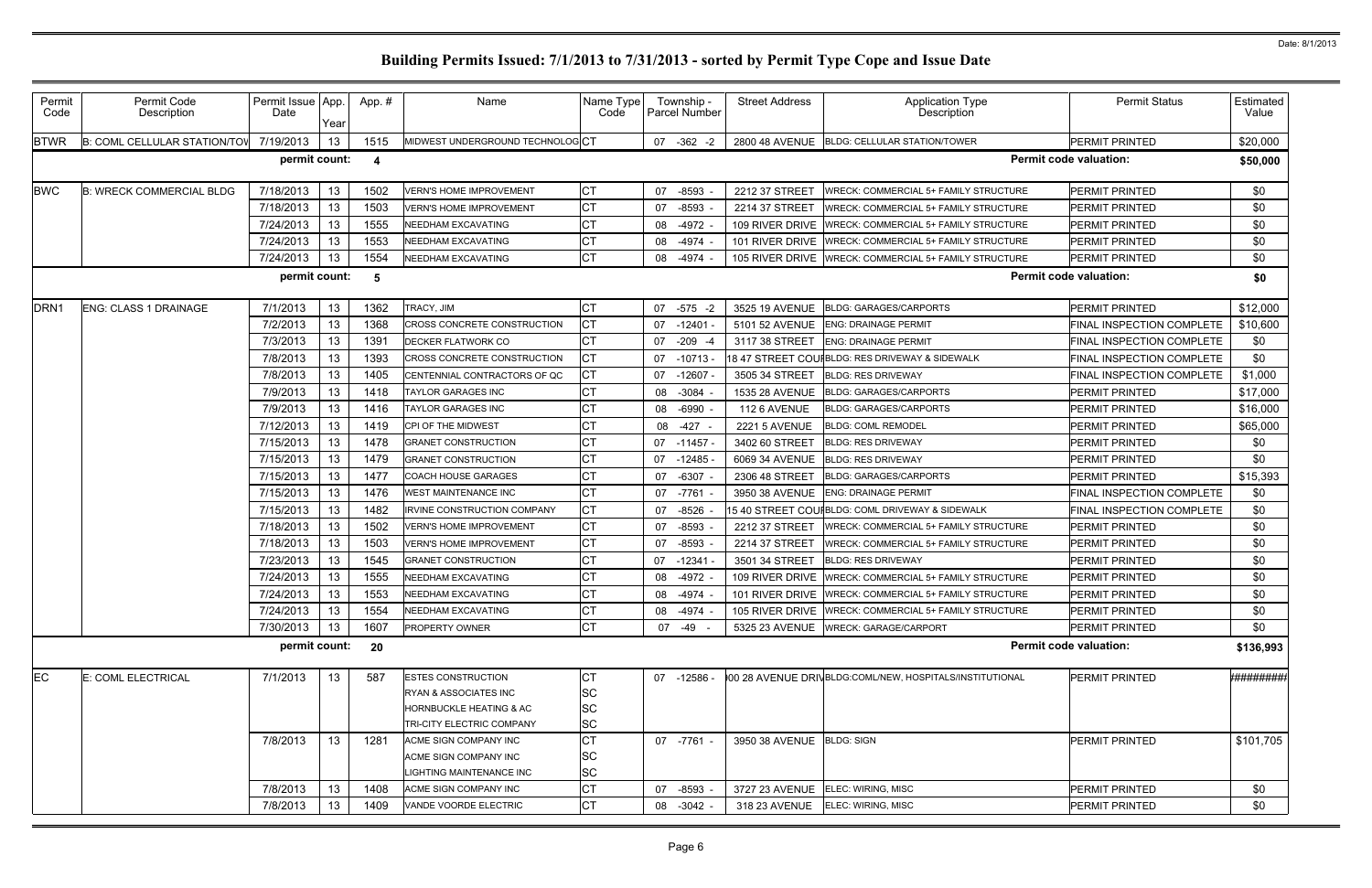| <b>Permit Status</b>                        | Estimated<br>Value |
|---------------------------------------------|--------------------|
| PERMIT PRINTED                              | \$0                |
| PERMIT PRINTED                              | \$6,500            |
| PERMIT PRINTED                              | \$0                |
| PERMIT PRINTED                              | \$0                |
| PERMIT PRINTED                              | \$101,705          |
| <b>Permit code valuation:</b>               | \$3,589,880        |
| PERMIT PRINTED                              | \$0                |
| <b>Permit code valuation:</b>               | \$0                |
| PERMIT PRINTED                              | \$1,000            |
| PERMIT PRINTED                              | \$0                |
| <b>Permit code valuation:</b>               | \$1,000            |
| <b>PERMIT PRINTED</b>                       | \$0                |
| <b>Permit code valuation:</b>               | \$0                |
| PERMIT PRINTED                              | \$0                |
| PERMIT PRINTED                              | \$3,947            |
| <b>Permit code valuation:</b>               | \$3,947            |
| <b>PERMIT PRINTED</b>                       | \$750              |
| <b>Permit code valuation:</b>               | \$750              |
| FINAL INSPECTION COMPLETE                   | \$0                |
| PERMIT PRINTED                              | \$1,000            |
|                                             | \$2,000            |
| PERMIT PRINTED                              |                    |
| PERMIT PRINTED                              | \$0                |
| <b>FINAL INSPECTION COMPLETE</b>            | \$0                |
| PERMIT PRINTED                              | \$0                |
| PERMIT PRINTED                              | \$0                |
| PERMIT PRINTED                              | \$0                |
| FINAL INSPECTION COMPLETE<br>PERMIT PRINTED | \$0<br>\$0         |

| Permit<br>Code | Permit Code<br>Description  | Permit Issue App.<br>Date | Year | App.#                   | Name                                                                       | Name Type<br>Code     | Township -<br>Parcel Number   | <b>Street Address</b>                       | <b>Application Type</b><br>Description           | <b>Permit Status</b>          | Estimated<br>Value |
|----------------|-----------------------------|---------------------------|------|-------------------------|----------------------------------------------------------------------------|-----------------------|-------------------------------|---------------------------------------------|--------------------------------------------------|-------------------------------|--------------------|
| EC             | E: COML ELECTRICAL          | 7/10/2013                 | 13   | 1433                    | AFFORDABLE ELECTRIC OF THE QUA                                             | <b>CT</b>             | 08<br>$-3846$                 |                                             | 10 15 STREET PLACELEC: WIRING, MISC              | <b>PERMIT PRINTED</b>         | \$0                |
|                |                             | 7/15/2013                 | 13   | 411                     | HANELL COMPANY, DANIEL L<br>A-1 PLUMBING<br>TRINITY ELECTRIC               | СT<br>SC<br><b>SC</b> | $07 - 12411 - 1$              | 3900 24 STREET                              | <b>BLDG: COML ADDITION</b>                       | <b>PERMIT PRINTED</b>         | \$6,500            |
|                |                             | 7/19/2013                 | 13   | 1511                    | DAVENPORT ELECTRIC CONTRACT CO                                             | Iст                   | 08<br>-4723                   | 3635 4 AVENUE                               | <b>ELEC: REPAIR</b>                              | <b>PERMIT PRINTED</b>         | \$0                |
|                |                             | 7/24/2013                 | 13   | 1557                    | MILLER ELECTRIC CO INC                                                     |                       | 12 <sub>2</sub><br>$-334 - L$ | 2300 69 AVENUE                              | ELEC: TEMPORARY SERVICE                          | <b>PERMIT PRINTED</b>         | \$0                |
|                |                             | 7/29/2013                 | 13   | 1281                    | ACME SIGN COMPANY INC<br>ACME SIGN COMPANY INC<br>LIGHTING MAINTENANCE INC | SC<br><b>SC</b>       | 07<br>-7761 -                 | 3950 38 AVENUE                              | <b>BLDG: SIGN</b>                                | PERMIT PRINTED                | \$101,705          |
|                |                             | permit count:             |      | 9                       |                                                                            |                       |                               |                                             |                                                  | <b>Permit code valuation:</b> | \$3,589,880        |
| <b>EINV</b>    | <b>E: RES INVESTIGATION</b> | 7/30/2013                 | 13   | 1595                    | LAKEWOOD ELECTRIC AND GENERATO CT                                          |                       |                               | 07 -13050 -2 2348 18 STREET B INVESTIGATION |                                                  | PERMIT PRINTED                | \$0                |
|                |                             | permit count:             |      | -1                      |                                                                            |                       |                               |                                             |                                                  | <b>Permit code valuation:</b> | \$0                |
| <b>ENB</b>     | <b>B: RES DRIVEWAY</b>      | 7/8/2013                  | 13   | 1405                    | CENTENNIAL CONTRACTORS OF QC                                               | <b>CT</b>             | 07<br>$-12607$                | 3505 34 STREET                              | <b>BLDG: RES DRIVEWAY</b>                        | <b>PERMIT PRINTED</b>         | \$1,000            |
|                |                             | 7/23/2013                 | 13   | 1545                    | <b>GRANET CONSTRUCTION</b>                                                 | <b>CT</b>             | 07<br>$-12341$                | 3501 34 STREET                              | <b>BLDG: RES DRIVEWAY</b>                        | PERMIT PRINTED                | \$0                |
|                |                             | permit count:             |      | $\overline{\mathbf{2}}$ |                                                                            |                       |                               |                                             |                                                  | <b>Permit code valuation:</b> | \$1,000            |
| <b>ENC</b>     | <b>B: COML SIDEWALK</b>     | 7/15/2013                 | 13   | 1482                    | IRVINE CONSTRUCTION COMPANY                                                | СT                    | 07<br>$-8526$                 |                                             | 15 40 STREET COUIBLDG: COML DRIVEWAY & SIDEWALK  | PERMIT PRINTED                | \$0                |
|                |                             | permit count:             |      | -1                      |                                                                            |                       |                               |                                             |                                                  | <b>Permit code valuation:</b> | \$0                |
| <b>END</b>     | <b>B: COML DRIVEWAY</b>     | 7/15/2013                 | 13   | 1482                    | IRVINE CONSTRUCTION COMPANY                                                | <b>CT</b>             | $-8526$<br>07                 |                                             | 15 40 STREET COUI BLDG: COML DRIVEWAY & SIDEWALK | <b>PERMIT PRINTED</b>         | \$0                |
|                |                             | 7/17/2013                 | 13   | 1495                    | QUALITY CONSTRUCTION SVCS INC                                              | <b>CT</b>             | 08 -5411                      |                                             | 1701 RIVER DRIVE BLDG: COML DRIVEWAY             | PERMIT PRINTED                | \$3,947            |
|                |                             | permit count:             |      | $\mathbf{2}$            |                                                                            |                       |                               |                                             |                                                  | <b>Permit code valuation:</b> | \$3,947            |
| <b>ENE</b>     | <b>ENG: EXCAVATION</b>      | 7/30/2013                 | 13   |                         | 10000004 KLARKOWSKI CONSTRUCTION                                           | <b>CT</b>             | 07 -898                       | 3008 44 STREET                              | <b>ENG: STREET USE</b>                           | PERMIT PRINTED                | \$750              |
|                |                             | permit count:             |      | -1                      |                                                                            |                       |                               |                                             |                                                  | <b>Permit code valuation:</b> | \$750              |
| ER             | <b>E: RES ELECTRICAL</b>    | 7/1/2013                  | 13   | 1359                    | <b>PROPERTY OWNER</b>                                                      | СT                    | 07 -6595 -                    | 24 15 AVENUE COUIELEC: REPAIR               |                                                  | FINAL INSPECTION COMPLETE     | \$0                |
|                |                             | 7/1/2013                  | 13   | 810                     | <b>PROPERTY OWNER</b><br><b>B-PLUS PLUMBING</b><br><b>PROPERTY OWNER</b>   | СT<br>SC<br><b>SC</b> | 08 -174 -A                    |                                             | 851 23 AVENUE BLDG: RES REMODEL                  | PERMIT PRINTED                | \$1,000            |
|                |                             | 7/1/2013                  | 13   | 1297                    | ZELNIO CONSTRUCTION, JOHN<br><b>MAHIEU ELECTRIC CO INC</b>                 | СT<br><b>SC</b>       | 08 - 506 -                    | 904 37 STREET                               | <b>BLDG: RES REMODEL</b>                         | PERMIT PRINTED                | \$2,000            |
|                |                             | 7/1/2013                  | 13   | 1358                    | <b>CULLEN ELECTRIC SERVICE</b>                                             | СT                    | 08 - 986 -                    | 1402 25 STREET ELEC: REPAIR                 |                                                  | PERMIT PRINTED                | \$0                |
|                |                             | 7/2/2013                  | 13   | 1376                    | <b>HARRIS, FRANCIS</b>                                                     | СT                    | 07 -1296 -                    | 2369 33 STREET                              | ELEC: SERVICE                                    | FINAL INSPECTION COMPLETE     | \$0                |
|                |                             | 7/2/2013                  | 13   | 1377                    | <b>HARRIS, FRANCIS</b>                                                     | СT                    | 07<br>-1440 -                 | 2406 31 STREET A ELEC: REPAIR               |                                                  | PERMIT PRINTED                | \$0                |
|                |                             | 7/2/2013                  | 13   | 1374                    | MAHIEU ELECTRIC CO INC                                                     | СT                    | -5350 -<br>07                 | 2504 46 STREET                              | ELEC: SERVICE                                    | PERMIT PRINTED                | \$0                |
|                |                             | 7/9/2013                  | 13   | 1421                    | TACEY ELECTRIC INC                                                         | СT                    | -7744 -<br>08                 | 2613 6 AVENUE                               | <b>ELEC: SERVICE</b>                             | PERMIT PRINTED                | \$0                |
|                |                             | 7/10/2013                 | 13   | 1434                    | MILLER ELECTRIC CO INC                                                     | СT                    | 07 -11491 -                   | 3420 53 STREET                              | <b>ELEC: SERVICE</b>                             | FINAL INSPECTION COMPLETE     | \$0                |
|                |                             | 7/10/2013                 | 13   | 1432                    | MAHIEU ELECTRIC CO INC                                                     | СT                    | 08 -6817 -11                  | 959 24 STREET                               | ELEC: SERVICE                                    | PERMIT PRINTED                | \$0                |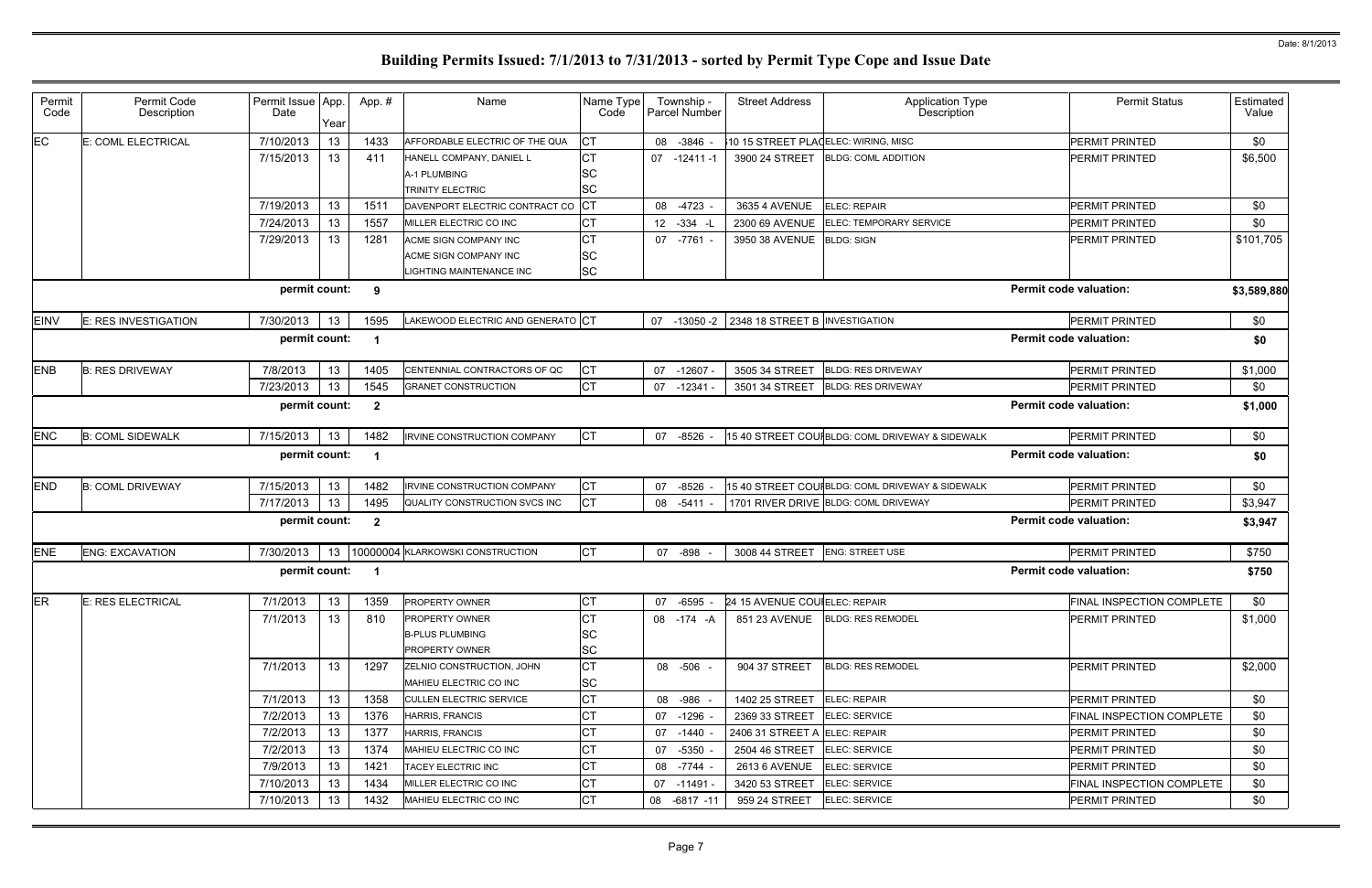| Permit<br>Code   | Permit Code<br>Description    | Permit Issue App.<br>Date | Year            | App.#                   | Name                                 | Name Type<br>Code |    | Township -<br>Parcel Number | <b>Street Address</b>          | <b>Application Type</b><br>Description           | <b>Permit Status</b>          | Estimated<br>Value |
|------------------|-------------------------------|---------------------------|-----------------|-------------------------|--------------------------------------|-------------------|----|-----------------------------|--------------------------------|--------------------------------------------------|-------------------------------|--------------------|
| <b>ER</b>        | E: RES ELECTRICAL             | 7/11/2013                 | 13              | 1453                    | ADVANTAGE ELCTRL SERVICES INC        | СT                | 08 | $-5019$                     | 1502 17 STREET                 | ELEC: SERVICE                                    | FINAL INSPECTION COMPLETE     | \$0                |
|                  |                               | 7/12/2013                 | 13              | 1460                    | PIKUZA ELECTRIC INC                  | <b>CT</b>         | 08 | -716                        | 1161 25 STREET                 | ELEC: SERVICE                                    | FINAL INSPECTION COMPLETE     | \$0                |
|                  |                               | 7/17/2013                 | 13              | 1496                    | ACCURATE ELCT INSTALLATION LLC       | <b>CT</b>         | 07 | $-7364$                     | 2709 53 STREET                 | <b>ELEC: SERVICE</b>                             | FINAL INSPECTION COMPLETE     | \$0                |
|                  |                               | 7/18/2013                 | 13              | 1500                    | <b>ELITE ELECTRIC</b>                | СT                | 07 | $-12823$                    | 1525 46 AVENUE                 | <b>ELEC: SERVICE</b>                             | PERMIT PRINTED                | \$0                |
|                  |                               | 7/18/2013                 | 13              | 1501                    | <b>CLEVENGER ELECTRIC</b>            | <b>CT</b>         | 08 | $-2950$                     | 1810 10 STREET                 | ELEC: TEMPORARY SERVICE                          | FINAL INSPECTION COMPLETE     | \$0                |
|                  |                               | 7/18/2013                 | 13              | 1490                    | SUMMY CONTRACTING CORP, JW           | <b>CT</b>         |    | 08 -6164 -27                | <b>426 27 AVENUE</b>           | <b>BLDG: RES REMODEL</b>                         | FINAL INSPECTION COMPLETE     | \$7,100            |
|                  |                               |                           |                 |                         | <b>MIKE'S PLUMBING</b>               | lSC               |    |                             |                                |                                                  |                               |                    |
|                  |                               |                           |                 |                         | HAYS ELECTRICAL, HTG & COOLING       | <b>SC</b>         |    |                             |                                |                                                  |                               |                    |
|                  |                               | 7/19/2013                 | 13 <sup>7</sup> | 1317                    | PITZER CONSTRUCTION, JERRY           | СT                |    | 08 -7582 -                  | 423 48 STREET                  | <b>BLDG: RES MAINTENANCE/REPAIR</b>              | PERMIT PRINTED                | \$16,820           |
|                  |                               |                           |                 |                         | A+ PLUMBING                          | SC                |    |                             |                                |                                                  |                               |                    |
|                  |                               |                           |                 |                         | <b>8 L ELECTRIC INC</b>              | <b>SC</b>         |    |                             |                                |                                                  |                               |                    |
|                  |                               | 7/23/2013                 | 13              | 1542                    | <b>PROPERTY OWNER</b>                | СT                | 08 | $-7135$                     | 822 18 AVENUE                  | ELEC: WIRING, MISC                               | PERMIT PRINTED                | \$0                |
|                  |                               | 7/24/2013                 | 13 <sup>°</sup> | 747                     | <b>PROPERTY OWNER</b>                | СT                |    | 07 -1525 -8                 | 2517 34 STREET                 | <b>BLDG: RES ADDITION</b>                        | PERMIT PRINTED                | \$14,832           |
|                  |                               |                           |                 |                         | <b>BLACKHAWK ENTERPRISES</b>         | SC                |    |                             |                                |                                                  |                               |                    |
|                  |                               | 7/29/2013                 | 13              | 448                     | <b>B.M. BAGBY INC</b>                | СT                |    | 07 -13098 -                 | 5531 38 AVENUE                 | BLDG:RES/NEW. 3-4 FAMILY DWELLING                | <b>PERMIT PRINTED</b>         | \$300,000          |
|                  |                               |                           |                 |                         | <b>BRADY COMPANY, JL</b>             | SC                |    |                             |                                |                                                  |                               |                    |
|                  |                               |                           |                 |                         | TRI-CITY ELECTRIC COMPANY            | <b>SC</b>         |    |                             |                                |                                                  |                               |                    |
|                  |                               | 7/29/2013                 | 13 <sup>7</sup> | 519                     | <b>B.M. BAGBY INC</b>                | СT                | 07 | -13099 -                    | 5533 38 AVENUE                 | BLDG:RES/NEW, 3-4 FAMILY DWELLING                | <b>PERMIT PRINTED</b>         | \$300,000          |
|                  |                               |                           |                 |                         | TRI-CITY ELECTRIC COMPANY            | SC                |    |                             |                                |                                                  |                               |                    |
|                  |                               |                           |                 |                         | <b>BRADY COMPANY, JL</b>             | <b>SC</b>         |    |                             |                                |                                                  |                               |                    |
|                  |                               | 7/29/2013                 | 13 <sup>7</sup> | 520                     | <b>B.M. BAGBY INC</b>                | СT                |    | 07 -13099 -                 | 5535 38 AVENUE                 | BLDG:RES/NEW, 3-4 FAMILY DWELLING                | PERMIT PRINTED                | \$300,000          |
|                  |                               |                           |                 |                         | TRI-CITY ELECTRIC COMPANY            | <b>SC</b>         |    |                             |                                |                                                  |                               |                    |
|                  |                               |                           |                 |                         | BRADY COMPANY, J L                   | <b>SC</b>         |    |                             |                                |                                                  |                               |                    |
|                  |                               | 7/29/2013                 | 13 <sup>7</sup> | 521                     | <b>B.M. BAGBY INC</b>                | СT                | 07 | $-13099$                    |                                | 5537 38 AVENUE BLDG:RES/NEW, 3-4 FAMILY DWELLING | PERMIT PRINTED                | \$300,000          |
|                  |                               |                           |                 |                         | TRI-CITY ELECTRIC COMPANY            | SС                |    |                             |                                |                                                  |                               |                    |
|                  |                               |                           |                 |                         | <b>BRADY COMPANY, JL</b>             | <b>SC</b>         |    |                             |                                |                                                  |                               |                    |
|                  |                               | 7/29/2013                 | 13              | 1580                    | TRI-CITY ELECTRIC COMPANY            | <b>CT</b>         |    | 08 -6699 -59                | 535 29 AVENUE                  | ELEC: SERVICE                                    | PERMIT PRINTED                | \$0                |
|                  |                               | 7/30/2013                 | 13              | 1526                    | <b>B &amp; W HOME IMPROVEMENT CO</b> | СT                |    | 07 -12340 -                 |                                | 3333 35 AVENUE   BLDG: RES MAINTENANCE/REPAIR    | PERMIT PRINTED                | \$25,000           |
|                  |                               |                           |                 |                         | <b>TRI-CITY ELECTRIC COMPANY</b>     | ΙSC               |    |                             |                                |                                                  |                               |                    |
|                  |                               | 7/30/2013                 | 13              | 1611                    | TACEY ELECTRIC INC                   | <b>CT</b>         | 07 | $-1450$                     | 2433 32 STREET                 | ELEC: SERVICE                                    | FINAL INSPECTION COMPLETE     | \$0                |
|                  |                               | 7/30/2013                 | 13              | 1610                    | FONSECA ELECTRIC                     | CT                | 08 | -4594                       | <b>4117 5 AVENUE</b>           | ELEC: SERVICE                                    | PERMIT PRINTED                | \$0                |
|                  |                               | 7/30/2013                 | 13              | 1612                    | <b>FONSECA ELECTRIC</b>              | <b>CT</b>         | 08 | $-5020$                     | 1506 17 STREET                 | ELEC: SERVICE                                    | FINAL INSPECTION COMPLETE     | \$0                |
|                  |                               | 7/31/2013                 | 13              | 1625                    | LAKEWOOD ELECTRIC AND GENERATO CT    |                   |    | 07 -13050 -2                | 2348 18 STREET B ELEC: SERVICE |                                                  | PERMIT PRINTED                | \$0                |
|                  |                               | permit count:             |                 | 29                      |                                      |                   |    |                             |                                |                                                  | <b>Permit code valuation:</b> | \$1,266,752        |
| ERM <sub>6</sub> | E: RES ELCT MTR RECNCT (6 MO) | 7/1/2013                  | 13              | 1360                    | PROPERTY OWNER                       | CТ                |    | 08 -5926                    | 427 8 STREET                   | ELCT: ELCT MTR RECONNCT AFTER 6 MONTHS           | FINAL INSPECTION COMPLETE     | \$0                |
|                  |                               | 7/9/2013                  | 13              | 1420                    | PROPERTY OWNER                       | <b>CT</b>         |    | 08 -224 -1                  | <b>1637 27 AVENUE</b>          | ELCT: ELCT MTR RECONNCT AFTER 6 MONTHS           | PERMIT PRINTED                | \$0                |
|                  |                               | permit count:             |                 | $\overline{\mathbf{2}}$ |                                      |                   |    |                             |                                |                                                  | <b>Permit code valuation:</b> | \$0                |
| <b>EZC</b>       | E: EZ/COML, ELECTRICAL        | 7/8/2013                  | 13              | 174                     | <b>ESTES CONSTRUCTION</b>            | СT                |    | 08 -5418 -                  |                                | 1601 RIVER DRIVE BLDG: COML REMODEL              | PERMIT PRINTED                | \$190,797          |
|                  |                               |                           |                 |                         | RYAN & ASSOCIATES INC                | <b>SC</b>         |    |                             |                                |                                                  |                               |                    |
|                  |                               |                           |                 |                         |                                      |                   |    |                             |                                |                                                  |                               |                    |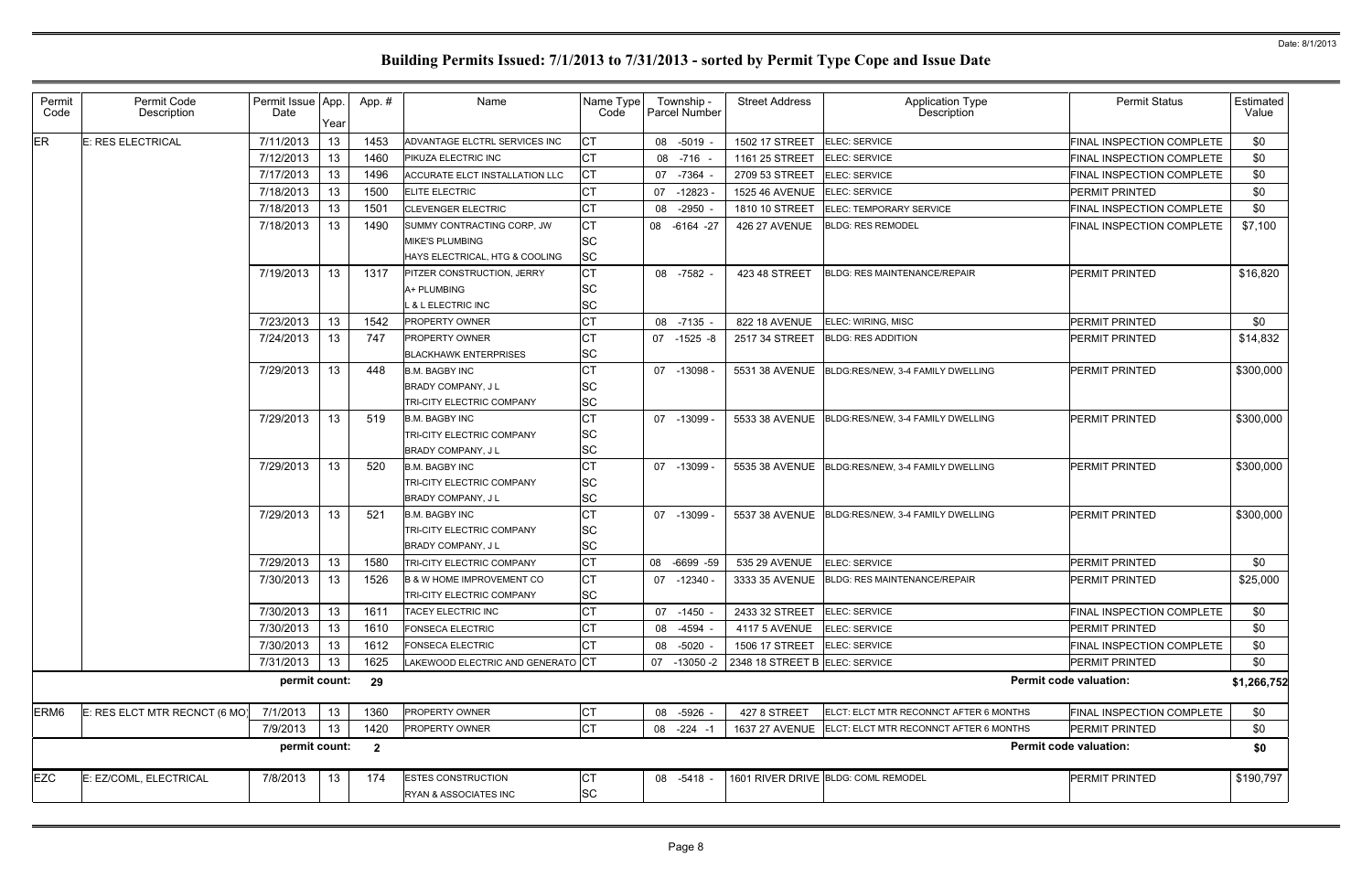| <b>Permit Status</b>          | Estimated<br>Value |
|-------------------------------|--------------------|
| PERMIT PRINTED                | \$190,797          |
| PERMIT PRINTED                | \$550              |
| PERMIT PRINTED                | \$87,953           |
| <b>Permit code valuation:</b> | \$279,300          |
| PERMIT PRINTED                | \$0                |
| PERMIT PRINTED                | \$0                |
| PERMIT PRINTED                | \$0                |
| PERMIT PRINTED                | \$0                |
| PERMIT PRINTED                | \$0                |
| PERMIT PRINTED                | \$160,000          |
| PERMIT PRINTED                | \$0                |
| PERMIT PRINTED                | \$0                |
| PERMIT PRINTED                | \$0                |
| <b>PERMIT PRINTED</b>         | \$0                |
| <b>Permit code valuation:</b> | \$160,000          |
| PERMIT PRINTED                | \$87,953           |
| PERMIT PRINTED                | \$89,000           |
| <b>Permit code valuation:</b> | \$176,953          |
| PERMIT PRINTED                | \$0                |
| PERMIT PRINTED                | \$0                |
| PERMIT PRINTED                | \$0                |
| PERMIT PRINTED                | \$0                |
|                               |                    |

| Permit<br>Code | Permit Code<br>Description | Permit Issue App.<br>Date | Year | App. #                  | Name                                  | Name Type<br>Code | Township -<br>Parcel Number | <b>Street Address</b> | <b>Application Type</b><br>Description                     | <b>Permit Status</b>          | Estimated<br>Value |
|----------------|----------------------------|---------------------------|------|-------------------------|---------------------------------------|-------------------|-----------------------------|-----------------------|------------------------------------------------------------|-------------------------------|--------------------|
| <b>EZC</b>     | E: EZ/COML, ELECTRICAL     | 7/8/2013                  | 13   | 174                     | <b>CLIMATE RIVER VALLEY</b>           | <b>SC</b>         | 08 -5418 -                  |                       | 1601 RIVER DRIVE BLDG: COML REMODEL                        | <b>PERMIT PRINTED</b>         | \$190,797          |
|                |                            |                           |      |                         | TRI-CITY ELECTRIC COMPANY             | <b>SC</b>         |                             |                       |                                                            |                               |                    |
|                |                            | 7/12/2013                 | 13   | 1443                    | <b>LIGHTING MAINTENANCE INC</b>       | <b>CT</b>         | 08<br>-5545 -               | <b>1301 5 AVENUE</b>  | <b>BLDG: SIGN</b>                                          | <b>PERMIT PRINTED</b>         | \$550              |
|                |                            | 7/17/2013                 | 13   | 784                     | SNYDER CONSTRUCTION LLC               | <b>CT</b>         | 08 - 5744 -                 | <b>1320 5 AVENUE</b>  | <b>BLDG: COML REMODEL</b>                                  | <b>PERMIT PRINTED</b>         | \$87,953           |
|                |                            |                           |      |                         | <b>CRAWFORD HEATING &amp; COOLING</b> | <b>SC</b>         |                             |                       |                                                            |                               |                    |
|                |                            |                           |      |                         | <b>CRAWFORD HEATING &amp; COOLING</b> | <b>SC</b>         |                             |                       |                                                            |                               |                    |
|                |                            |                           |      |                         | <b>QUINN ELECTRIC</b>                 | <b>SC</b>         |                             |                       |                                                            |                               |                    |
|                |                            |                           |      |                         | PETERSON PLUMBING AND HEATING         | <b>SC</b>         |                             |                       |                                                            |                               |                    |
|                |                            | permit count:             |      | $\overline{\mathbf{3}}$ |                                       |                   |                             |                       |                                                            | <b>Permit code valuation:</b> | \$279,300          |
| <b>MC</b>      | M: COML MECHANICAL         | 7/1/2013                  | 13   | 1348                    | AMERICAN REFRIG, HTG & AC INC         | <b>CT</b>         | 07<br>-13431 -              | 5304 23 AVENUE        | HTG: OTHER, INSTALL/REPLACE                                | PERMIT PRINTED                | \$0                |
|                |                            | 7/1/2013                  | 13   | 1345                    | <b>FREED HEATING &amp; AC</b>         | <b>CT</b>         | $-1551 -$<br>08             | 120 34 STREET         | HTG: FURNACE/AC, REPLACE                                   | <b>PERMIT PRINTED</b>         | \$0                |
|                |                            | 7/8/2013                  | 13   | 1403                    | <b>CRAWFORD HEATING &amp; COOLING</b> | <b>CT</b>         | 07<br>$-13431 -$            | 5304 23 AVENUE        | HTG: OTHER. INSTALL/REPLACE                                | PERMIT PRINTED                | \$0                |
|                |                            | 7/8/2013                  | 13   | 1397                    | BRADY COMPANY, J L                    | <b>CT</b>         | 07<br>$-96$<br>-A           | 2715 23 AVENUE        | HTG: FURNACE/AC, REPLACE                                   | PERMIT PRINTED                | \$0                |
|                |                            | 7/8/2013                  | 13   | 1398                    | BRADY COMPANY, J L                    | <b>CT</b>         | -7806<br>08                 |                       | 11 15 STREET PLA(HTG: OTHER, INSTALL/REPLACE               | PERMIT PRINTED                | \$0                |
|                |                            | 7/9/2013                  | 13   | 664                     | MAKI, J. CONSTRUCTION                 | <b>CT</b>         | -12629 -<br>07              | 4601 16 STREET        | <b>BLDG: COML REMODEL</b>                                  | PERMIT PRINTED                | \$160,000          |
|                |                            |                           |      |                         | CHAD E. MOLCZAN                       | <b>SC</b>         |                             |                       |                                                            |                               |                    |
|                |                            |                           |      |                         | KRAUSE ELECTRICAL CONTRACTORS         | <b>SC</b>         |                             |                       |                                                            |                               |                    |
|                |                            |                           |      |                         | MAKI, J. CONSTRUCTION                 | <b>SC</b>         |                             |                       |                                                            |                               |                    |
|                |                            | 7/11/2013                 | 13   | 1445                    | <b>BRADY COMPANY, JL</b>              | <b>CT</b>         | 07<br>$-12888 -$            | 4725 44 STREET        | HTG: AIR CONDITIONING, REPLACE                             | <b>PERMIT PRINTED</b>         | \$0                |
|                |                            | 7/22/2013                 | 13   | 1523                    | PRECISION AIR HTG & AC INC            | <b>CT</b>         | 07<br>$-1521$               | 2407 34 STREET        | HTG: AIR CONDITIONING, REPLACE                             | <b>PERMIT PRINTED</b>         | \$0                |
|                |                            | 7/30/2013                 | 13   | 1604                    | AMERICAN REFRIG, HTG & AC INC         | <b>CT</b>         | 07<br>$-13431 -$            | 5304 23 AVENUE        | HTG: OTHER, INSTALL/REPLACE                                | PERMIT PRINTED                | \$0                |
|                |                            | 7/31/2013                 | 13   | 1626                    | FAMILY HEATING & COOLING              | <b>CT</b>         | $-12831 -$<br>07            | 1523 52 AVENUE        | HTG: AIR CONDITIONING, REPLACE                             | PERMIT PRINTED                | \$0                |
|                |                            | permit count:             |      | 10                      |                                       |                   |                             |                       |                                                            | <b>Permit code valuation:</b> | \$160,000          |
| <b>MEZC</b>    | M: EZ/COML, MECHANICAL     | 7/1/2013                  | 13   | 784                     | SNYDER CONSTRUCTION LLC               | <b>CT</b>         | 08 - 5744 -                 | <b>1320 5 AVENUE</b>  | <b>BLDG: COML REMODEL</b>                                  | PERMIT PRINTED                | \$87,953           |
|                |                            |                           |      |                         | <b>CRAWFORD HEATING &amp; COOLING</b> | <b>SC</b>         |                             |                       |                                                            |                               |                    |
|                |                            |                           |      |                         | CRAWFORD HEATING & COOLING            | <b>SC</b>         |                             |                       |                                                            |                               |                    |
|                |                            |                           |      |                         | <b>QUINN ELECTRIC</b>                 | <b>SC</b>         |                             |                       |                                                            |                               |                    |
|                |                            |                           |      |                         | PETERSON PLUMBING AND HEATING         | <b>SC</b>         |                             |                       |                                                            |                               |                    |
|                |                            | 7/2/2013                  | 13   | 989                     | HODGE CONSTRUCTION CO INC             | <b>CT</b>         | 08 -1543 -                  |                       | 3422 RIVER DRIVE BLDG: COML REMODEL                        | <b>PERMIT PRINTED</b>         | \$89,000           |
|                |                            |                           |      |                         | LIGHTING MAINTENANCE INC              | <b>SC</b>         |                             |                       |                                                            |                               |                    |
|                |                            |                           |      |                         | <b>ERICKSON PLUMBING</b>              | <b>SC</b>         |                             |                       |                                                            |                               |                    |
|                |                            |                           |      |                         | BRADY COMPANY, J L                    | <b>SC</b>         |                             |                       |                                                            |                               |                    |
|                |                            | permit count:             |      | $\overline{\mathbf{2}}$ |                                       |                   |                             |                       |                                                            | <b>Permit code valuation:</b> | \$176,953          |
| <b>MR</b>      | M: RES MECHANICAL          | 7/1/2013                  | 13   | 1346                    | FREED HEATING & AC                    | <b>CT</b>         | $-575 - 2$<br>07            | 3525 19 AVENUE        | HTG: AIR CONDITIONING, REPLACE                             | <b>PERMIT PRINTED</b>         | \$0                |
|                |                            | 7/1/2013                  | 13   | 1347                    | <b>B &amp; W TIN SHOP</b>             | <b>CT</b>         | 07<br>$-6307 -$             | 2306 48 STREET        | HTG: FURNACE/AC, REPLACE                                   | PERMIT PRINTED                | \$0                |
|                |                            | 7/1/2013                  | 13   | 1349                    | JOHNSON HEATING & A/C INC DBA         | <b>CT</b>         | 07 -85 -                    | 2424 41 STREET        | HTG: FURNACE/AC, REPLACE                                   | <b>PERMIT PRINTED</b>         | \$0                |
|                |                            |                           |      |                         | JOHNSON HEATING & A/C INC DBA         | <b>CT</b>         |                             |                       |                                                            |                               |                    |
|                |                            | 7/1/2013                  | 13   | 1351                    | JOHNSON HEATING & A/C INC DBA         | <b>CT</b>         |                             |                       | 07 -9975 - 06 34 AVENUE PLA(HTG: AIR CONDITIONING, REPLACE | PERMIT PRINTED                | \$0                |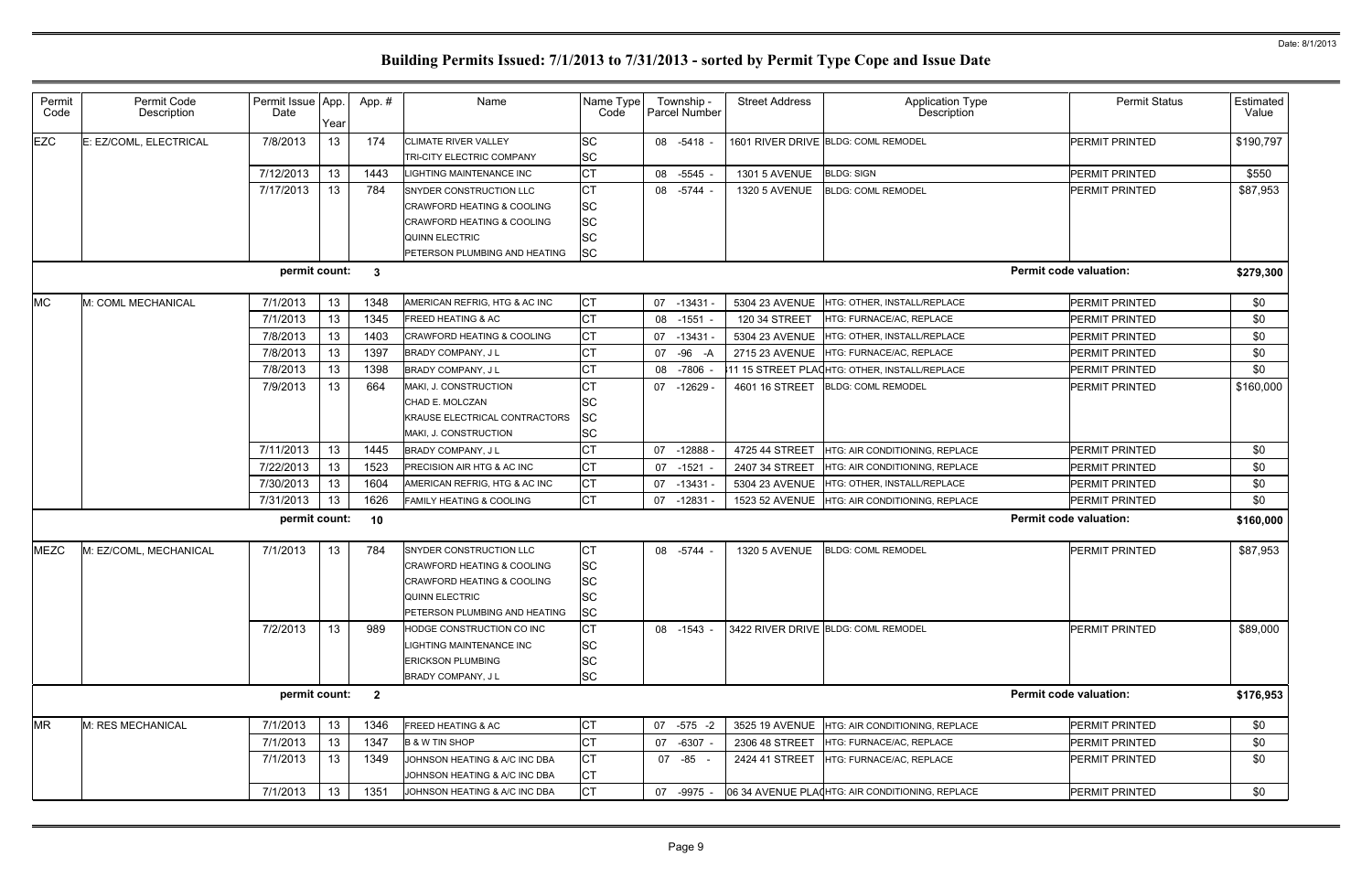| Permit<br>Code | Permit Code<br>Description | Permit Issue App.<br>Date | Year            | App. # | Name                                                                            | Name Type<br>Code     | Township -<br><b>Parcel Number</b> | <b>Street Address</b> | Application Type<br>Description                    | <b>Permit Status</b>  | Estimated<br>Value |
|----------------|----------------------------|---------------------------|-----------------|--------|---------------------------------------------------------------------------------|-----------------------|------------------------------------|-----------------------|----------------------------------------------------|-----------------------|--------------------|
| <b>MR</b>      | M: RES MECHANICAL          | 7/1/2013                  | 13              | 1341   | <b>FREED HEATING &amp; AC</b>                                                   | СT                    | 08 -1441 -                         | 1810 25 STREET        | HTG: AIR CONDITIONING, REPLACE                     | <b>PERMIT PRINTED</b> | \$0                |
|                |                            | 7/3/2013                  | 13              | 1381   | <b>GABRILSON HEATING &amp; AC</b>                                               | <b>CT</b>             | $-6892$<br>08                      | 1428 23 AVENUE        | HTG: FURNACE/AC, REPLACE                           | <b>PERMIT PRINTED</b> | \$0                |
|                |                            | 7/8/2013                  | 13              | 1396   | <b>BRADY COMPANY, JL</b>                                                        | <b>CT</b>             | $-11624-2$<br>07                   | 3702 37 AVENUE        | HTG: BOILER/FURNACE, REPLACE                       | PERMIT PRINTED        | \$0                |
|                |                            | 7/8/2013                  | 13              | 1395   | <b>BRADY COMPANY, JL</b>                                                        | <b>CT</b>             | $-11790$<br>07                     | 4611 12 AVENUE        | <b>HTG: BOILER/FURNACE, REPLACE</b>                | <b>PERMIT PRINTED</b> | \$0                |
|                |                            | 7/8/2013                  | 13              | 1402   | <b>FAMILY HEATING &amp; COOLING</b>                                             | <b>CT</b>             | $-2240$<br>07                      | 2434 27 STREET        | <b>HTG: AIR CONDITIONING. REPLACE</b>              | PERMIT PRINTED        | \$0                |
|                |                            | 7/8/2013                  | 13              | 1406   | <b>BRADY COMPANY, JL</b>                                                        | СT                    | $-5737$<br>07                      |                       | 41 24 AVENUE COUIHTG: AIR CONDITIONING, REPLACE    | PERMIT PRINTED        | \$0                |
|                |                            | 7/9/2013                  | 13              | 1414   | KALE HEATING & AC                                                               | СT                    | $-13747 -$<br>07                   | 3741 53 STREET        | <b>HTG: AIR CONDITIONING, REPLACE</b>              | PERMIT PRINTED        | \$0                |
|                |                            | 7/9/2013                  | 13              | 1412   | MORRIS IMPROVEMENT COMPANY                                                      | СT                    | $-1293$<br>08                      | 1531 15 AVENUE        | HTG: AIR CONDITIONING, REPLACE                     | <b>PERMIT PRINTED</b> | \$0                |
|                |                            | 7/11/2013                 | 13              | 1448   | <b>FREED HEATING &amp; AC</b>                                                   | СT                    | $-14058$<br>07                     | 3025 45 STREET        | HTG: AIR CONDITIONING, REPLACE                     | <b>PERMIT PRINTED</b> | \$0                |
|                |                            | 7/12/2013                 | 13              | 1457   | <b>FAMILY HEATING &amp; COOLING</b>                                             | СT                    | $-12155$<br>07                     | 3510 39 STREET        | HTG: AIR CONDITIONING, REPLACE                     | <b>PERMIT PRINTED</b> | \$0                |
|                |                            | 7/12/2013                 | 13              | 1456   | <b>FREED HEATING &amp; AC</b>                                                   | СT                    | $-2368$<br>08                      | 434 18 AVENUE         | HTG: AIR CONDITIONING, REPLACE                     | <b>PERMIT PRINTED</b> | \$0                |
|                |                            | 7/15/2013                 | 13              | 1474   | DOUG'S HEATING & AIR COND                                                       | СT                    | $-8035$<br>07                      | 3332 16 STREET        | HTG: AIR CONDITIONING, REPLACE                     | <b>PERMIT PRINTED</b> | \$0                |
|                |                            | 7/16/2013                 | 13              | 1488   | KALE HEATING & AC                                                               | СT                    | 08<br>-1454                        | 1721 27 STREET        | HTG: AIR CONDITIONING, REPLACE                     | <b>PERMIT PRINTED</b> | \$0                |
|                |                            | 7/16/2013                 | 13              | 1486   | <b>CRAWFORD HEATING &amp; COOLING</b>                                           | СT                    | $-1474$<br>08                      | 1117 3 STREET         | HTG: FURNACE/AC, REPLACE                           | <b>PERMIT PRINTED</b> | \$0                |
|                |                            | 7/16/2013                 | 13              | 1125   | <b>PROPERTY OWNER</b><br><b>PROPERTY OWNER</b>                                  | СT<br>SC              | -4920 -<br>08                      | 1410 11 STREET        | <b>BLDG: COML MAINTENANCE/REPAIR</b>               | <b>PERMIT PRINTED</b> | \$500              |
|                |                            | 7/16/2013                 | 13              | 1487   | KALE HEATING & AC                                                               | СT                    | 08 -6191 -                         | <b>4205 7 AVENUE</b>  | HTG: AIR CONDITIONING, REPLACE                     | PERMIT PRINTED        | \$0                |
|                |                            | 7/22/2013                 | 13 <sup>°</sup> | 448    | <b>B.M. BAGBY INC</b>                                                           | CТ                    | 07 -13098                          | 5531 38 AVENUE        | BLDG:RES/NEW, 3-4 FAMILY DWELLING                  | <b>PERMIT PRINTED</b> | \$300,000          |
|                |                            |                           |                 |        | <b>BRADY COMPANY, JL</b>                                                        | SC                    |                                    |                       |                                                    |                       |                    |
|                |                            |                           |                 |        | TRI-CITY ELECTRIC COMPANY                                                       | SC                    |                                    |                       |                                                    |                       |                    |
|                |                            | 7/22/2013                 | 13              | 1524   | PRECISION AIR HTG & AC INC                                                      | <b>CT</b>             | 07<br>$-6278$                      | 2416 47 STREET        | HTG: AIR CONDITIONING, REPLACE                     | <b>PERMIT PRINTED</b> | \$0                |
|                |                            | 7/22/2013                 | 13              | 1519   | <b>FREED HEATING &amp; AC</b>                                                   | CT                    | -7504<br>08                        | 2137 14 STREET        | HTG: FURNACE/AC, REPLACE                           | PERMIT PRINTED        | \$0                |
|                |                            | 7/22/2013                 | 13              | 1516   | MORRIS IMPROVEMENT COMPANY                                                      | <b>CT</b>             | -7582<br>08                        | 423 48 STREET         | HTG: FURNACE/AC, REPLACE                           | PERMIT PRINTED        | \$0                |
|                |                            | 7/24/2013                 | 13.             | 1550   | <b>PRECISION AIR HTG &amp; AC INC</b>                                           | <b>CT</b>             | $-1276$<br>08                      | <b>1518 15 AVENUE</b> | HTG: PREFAB FIREPLACE. INSTALL                     | PERMIT PRINTED        | \$750              |
|                |                            | 7/29/2013                 | 13              | 1586   | KALE HEATING & AC                                                               | СT                    | $-13496$<br>07                     | 4200 22 AVENUE        | HTG: AIR CONDITIONING, REPLACE                     | <b>PERMIT PRINTED</b> | \$0                |
|                |                            | 7/29/2013                 | 13.             | 1584   | FREED HEATING & AC                                                              |                       | 08<br>$-4197 -$                    | 1707 28 AVENUE        | HTG: AIR CONDITIONING, REPLACE                     | PERMIT PRINTED        | \$0                |
|                |                            | 7/30/2013                 | 13.             | 863    | PEKIOS COMPANY, CHUCK<br>BLONDELL PLUMBING SERVICE INC<br><b>ELITE ELECTRIC</b> | СT<br><b>SC</b><br>SC | 07<br>-2414 -1                     | 3811 35 AVENUE        | BLDG:RES/NEW, SINGLE FAMILY DETACHED               | PERMIT PRINTED        | \$178,100          |
|                |                            |                           |                 |        | BONIS CONCRETE SERVICES INC<br><b>JB INSTALLATIONS</b>                          | SC<br>SC              |                                    |                       |                                                    |                       |                    |
|                |                            | 7/30/2013                 | 13 <sup>7</sup> | 1605   | <b>BRADY COMPANY, JL</b>                                                        | СT                    | 07<br>-6407 -                      | 1003 40 STREET        | HTG: FURNACE/AC. REPLACE                           | PERMIT PRINTED        | \$0                |
|                |                            | 7/31/2013                 | 13              | 519    | <b>B.M. BAGBY INC</b><br>TRI-CITY ELECTRIC COMPANY                              | СT<br>SC              | 07 -13099 -                        |                       | 5533 38 AVENUE BLDG:RES/NEW. 3-4 FAMILY DWELLING   | PERMIT PRINTED        | \$300,000          |
|                |                            |                           |                 |        | <b>BRADY COMPANY, JL</b>                                                        | SC                    |                                    |                       |                                                    |                       |                    |
|                |                            | 7/31/2013                 | 13              | 520    | <b>B.M. BAGBY INC</b>                                                           | <b>CT</b>             | 07 -13099 -                        |                       | 5535 38 AVENUE   BLDG:RES/NEW, 3-4 FAMILY DWELLING | PERMIT PRINTED        | \$300,000          |
|                |                            |                           |                 |        | TRI-CITY ELECTRIC COMPANY                                                       | SC                    |                                    |                       |                                                    |                       |                    |
|                |                            |                           |                 |        | BRADY COMPANY, JL                                                               | SC                    |                                    |                       |                                                    |                       |                    |
|                |                            | 7/31/2013                 | 13              | 521    | <b>B.M. BAGBY INC</b>                                                           | СT                    | 07 -13099 -                        |                       | 5537 38 AVENUE BLDG:RES/NEW, 3-4 FAMILY DWELLING   | <b>PERMIT PRINTED</b> | \$300,000          |
|                |                            |                           |                 |        | TRI-CITY ELECTRIC COMPANY                                                       | SC                    |                                    |                       |                                                    |                       |                    |
|                |                            |                           |                 |        | BRADY COMPANY, J L                                                              | <b>SC</b>             |                                    |                       |                                                    |                       |                    |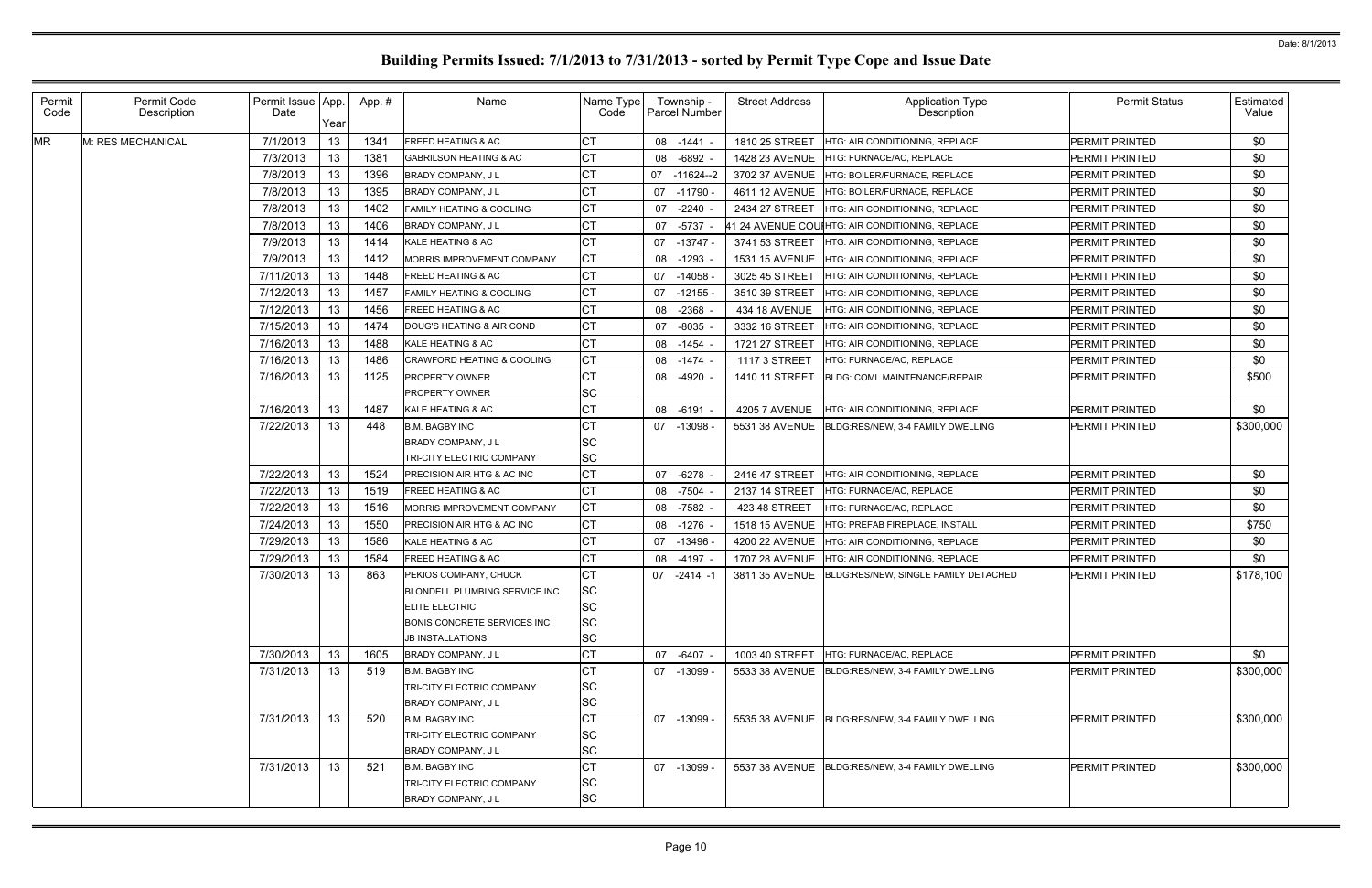| Permit<br>Code   | Permit Code<br>Description   | Permit Issue App.<br>Date | Year | App.# | Name                                         | Name Type<br>Code | Township -<br><b>Parcel Number</b> | <b>Street Address</b> | <b>Application Type</b><br>Description                  | <b>Permit Status</b>             | Estimated<br>Value |  |
|------------------|------------------------------|---------------------------|------|-------|----------------------------------------------|-------------------|------------------------------------|-----------------------|---------------------------------------------------------|----------------------------------|--------------------|--|
|                  |                              | permit count:             |      | 32    | <b>Permit code valuation:</b><br>\$1,379,350 |                   |                                    |                       |                                                         |                                  |                    |  |
| <b>PBWV</b>      | P: RES BACKWATER VALVE       | 7/22/2013                 | 13   | 1521  | PETERSON PLUMBING AND HEATING                | IСТ               | 08 -3479                           | 2525 13 STREET        | PLBG: BACKWATER VALVE INSTALLATION                      | PERMIT PRINTED                   | \$0                |  |
|                  |                              | permit count:             |      |       |                                              |                   |                                    |                       |                                                         | <b>Permit code valuation:</b>    | \$0                |  |
| PC               | P: COML PLUMBING             | 7/9/2013                  | 13   | 1413  | <b>ERICKSON PLUMBING</b>                     | <b>CT</b>         | 07 -13857 -                        | 3712 35 STREET        | PLBG: SEWER REPAIR                                      | FINAL INSPECTION COMPLETE        | \$0                |  |
|                  |                              | permit count:             |      |       |                                              |                   |                                    |                       |                                                         | <b>Permit code valuation:</b>    | \$0                |  |
| PCR <sub>6</sub> | P: RES GAS MTR RECONCT (6 MO | 7/1/2013                  | 13   | 1343  | <b>ERICKSON PLUMBING</b>                     | <b>CT</b>         | 07 -6595                           |                       | 24 15 AVENUE COUIPLBG: GAS MTR RECONNECT AFTER 6 MONTHS | FINAL INSPECTION COMPLETE        | \$0                |  |
|                  |                              | 7/1/2013                  | 13   | 1339  | <b>FIERS PLUMBING</b>                        |                   | 08 -5185                           | 1116 14 STREET        | PLBG: GAS MTR RECONNECT AFTER 6 MONTHS                  | FINAL INSPECTION COMPLETE        | \$0                |  |
|                  |                              | 7/10/2013                 | 13   | 1429  | <b>KALE PLUMBING CO.</b>                     |                   | 08 -1235                           | 1117 15 STREET A      | PLBG: GAS MTR RECONNECT AFTER 6 MONTHS                  | FINAL INSPECTION COMPLETE        | \$0                |  |
|                  |                              | 7/15/2013                 | 13   | 1475  | DOUG'S HEATING & AIR COND                    |                   | 08 -3000 -1                        | 2405 5 STREET         | <b>HTG: GAS MTR RECONNECT AFTER 6 MONTHS</b>            | FINAL INSPECTION COMPLETE        | \$0                |  |
|                  |                              | 7/22/2013                 | 13   | 1522  | PRECISION AIR HTG & AC INC                   | СT                | 08 -1276                           | 1518 15 AVENUE        | HTG: GAS MTR RECONNECT AFTER 6 MONTHS                   | <b>FINAL INSPECTION COMPLETE</b> | \$0                |  |
|                  |                              | 7/29/2013                 | 13   | 1581  | <b>WIRTH</b>                                 |                   | 08 -716                            | 1161 25 STREET        | PLBG: GAS MTR RECONNECT AFTER 6 MONTHS                  | FINAL INSPECTION COMPLETE        | \$0                |  |
|                  |                              | 7/30/2013                 | 13   | 1600  | HOMETOWN PLUMBING AND HEATING                | СT                | 08 -6791                           | 1118 17 AVENUE        | PLBG: GAS MTR RECONNECT AFTER 6 MONTHS                  | PERMIT PRINTED                   | \$0                |  |
|                  |                              | 7/30/2013                 | 13   | 1601  | <b>EWERT PLUMBING</b>                        |                   | -986<br>08                         | 1402 25 STREET        | PLBG: GAS MTR RECONNECT AFTER 6 MONTHS                  | PERMIT PRINTED                   | \$0                |  |
|                  |                              | 7/31/2013                 | 13   | 1628  | <b>FIERS PLUMBING</b>                        |                   | 08 -5041                           | 1816 11 STREET        | PLBG: GAS MTR RECONNECT AFTER 6 MONTHS                  | PERMIT PRINTED                   | \$0                |  |
|                  |                              | 7/31/2013                 | 13   | 1627  | <b>FIERS PLUMBING</b>                        | <b>CT</b>         | 08 -6614 -5                        | 1171 34 STREET        | PLBG: GAS MTR RECONNECT AFTER 6 MONTHS                  | PERMIT PRINTED                   | \$0                |  |
|                  |                              | permit count:             |      | 10    |                                              |                   |                                    |                       |                                                         | <b>Permit code valuation:</b>    | \$0                |  |
| <b>PCWH</b>      | P: COML WATER HEATER         | 7/8/2013                  | 13   | 1404  | <b>BRADY COMPANY J.L.</b>                    | СT                | 12 -340                            |                       | 2450 69 AVENUE PLBG: WATER HEATER                       | PERMIT PRINTED                   | \$0                |  |
|                  |                              | permit count:             |      |       |                                              |                   |                                    |                       |                                                         | <b>Permit code valuation:</b>    | \$0                |  |
| <b>PCWS</b>      | P: CITY WATER/SEWER          | 7/1/2013                  | 13   | 1361  | <b>BLONDELL PLUMBING SERVICES</b>            | СT                | 07<br>$-2174$                      | 2391 29 STREET        | PLBG: WATER/SEWER MAIN                                  | PERMIT PRINTED                   | \$0                |  |
|                  |                              | 7/31/2013                 | 13   | 1643  | <b>BLONDELL PLUMBING SERVICES</b>            | CТ                | $-2162$<br>07                      | 2396 27 STREET        | PLBG: WATER SERVICE REPAIR                              | PERMIT PRINTED                   | \$0                |  |
|                  |                              | 7/31/2013                 | 13   | 1644  | <b>BLONDELL PLUMBING SERVICES</b>            |                   | $-2163$<br>07                      | 2398 27 STREET        | PLBG: WATER SERVICE REPAIR                              | PERMIT PRINTED                   | \$0                |  |
|                  |                              | 7/31/2013                 | 13   | 1638  | <b>BLONDELL PLUMBING SERVICES</b>            |                   | 07 -2164                           | 2709 24 AVENUE        | PLBG: WATER/SEWER MAIN                                  | PERMIT PRINTED                   | \$0                |  |
|                  |                              | 7/31/2013                 | 13   | 1639  | <b>BLONDELL PLUMBING SERVICES</b>            | СT                | 07 -2165                           |                       | 2717 24 AVENUE PLBG: WATER/SEWER MAIN                   | PERMIT PRINTED                   | \$0                |  |
|                  |                              | 7/31/2013                 | 13   | 1640  | <b>BLONDELL PLUMBING SERVICES</b>            | СT                | 07 -2166 -                         |                       | 2723 24 AVENUE PLBG: WATER/SEWER MAIN                   | PERMIT PRINTED                   | \$0                |  |
|                  |                              | 7/31/2013                 | 13   | 1641  | <b>BLONDELL PLUMBING SERVICES</b>            | СT                | 07 -2167 -                         |                       | 2727 24 AVENUE   PLBG: WATER/SEWER MAIN                 | PERMIT PRINTED                   | \$0                |  |
|                  |                              | 7/31/2013                 | 13   | 1646  | <b>BLONDELL PLUMBING SERVICES</b>            | CТ                | $07 - 2169$                        |                       | 2807 24 AVENUE   PLBG: WATER/SEWER MAIN                 | PERMIT PRINTED                   | \$0                |  |
|                  |                              | 7/31/2013                 | 13   | 1647  | <b>BLONDELL PLUMBING SERVICES</b>            | <b>CT</b>         | -2170 -<br>07                      |                       | 2811 24 AVENUE PLBG: WATER/SEWER MAIN                   | PERMIT PRINTED                   | \$0                |  |
|                  |                              | 7/31/2013                 | 13   | 1648  | <b>BLONDELL PLUMBING SERVICES</b>            | СT                | 07 -2171 -                         |                       | 2815 24 AVENUE PLBG: WATER/SEWER MAIN                   | PERMIT PRINTED                   | \$0                |  |
|                  |                              | 7/31/2013                 | 13   | 1649  | <b>BLONDELL PLUMBING SERVICES</b>            | <b>CT</b>         | $-2172 -$<br>07                    |                       | 2821 24 AVENUE PLBG: WATER/SEWER MAIN                   | PERMIT PRINTED                   | \$0                |  |
|                  |                              | 7/31/2013                 | 13   | 1650  | <b>BLONDELL PLUMBING SERVICES</b>            | СT                | 07 -2173 -                         |                       | 2827 24 AVENUE PLBG: WATER/SEWER MAIN                   | PERMIT PRINTED                   | \$0                |  |
|                  |                              | 7/31/2013                 | 13   | 1651  | <b>BLONDELL PLUMBING SERVICES</b>            | <b>CT</b>         | $-2175 -$<br>07                    |                       | 2828 24 AVENUE PLBG: WATER/SEWER MAIN                   | PERMIT PRINTED                   | \$0                |  |
|                  |                              | 7/31/2013                 | 13   | 1637  | <b>BLONDELL PLUMBING SERVICES</b>            | СT                | 07 -2245                           |                       | 2700 24 AVENUE PLBG: WATER/SEWER MAIN                   | PERMIT PRINTED                   | \$0                |  |
|                  |                              | 7/31/2013                 | 13   | 1645  | <b>BLONDELL PLUMBING SERVICES</b>            | <b>CT</b>         | $-2332 -$<br>07                    | 2405 30 STREET        | <b>PLBG: WATER/SEWER MAIN</b>                           | PERMIT PRINTED                   | \$0                |  |
|                  |                              | 7/31/2013                 | 13   | 1652  | <b>BLONDELL PLUMBING SERVICES</b>            | CТ                | -2339<br>07                        |                       | 2903 24 AVENUE PLBG: WATER/SEWER MAIN                   | PERMIT PRINTED                   | \$0                |  |
|                  |                              | 7/31/2013                 | 13   | 1615  | <b>BLONDELL PLUMBING SERVICES</b>            | СT                | -6314 -<br>07                      | 2330 48 STREET        | <b>PLBG: SEWER REPAIR</b>                               | <b>PERMIT PRINTED</b>            | \$0                |  |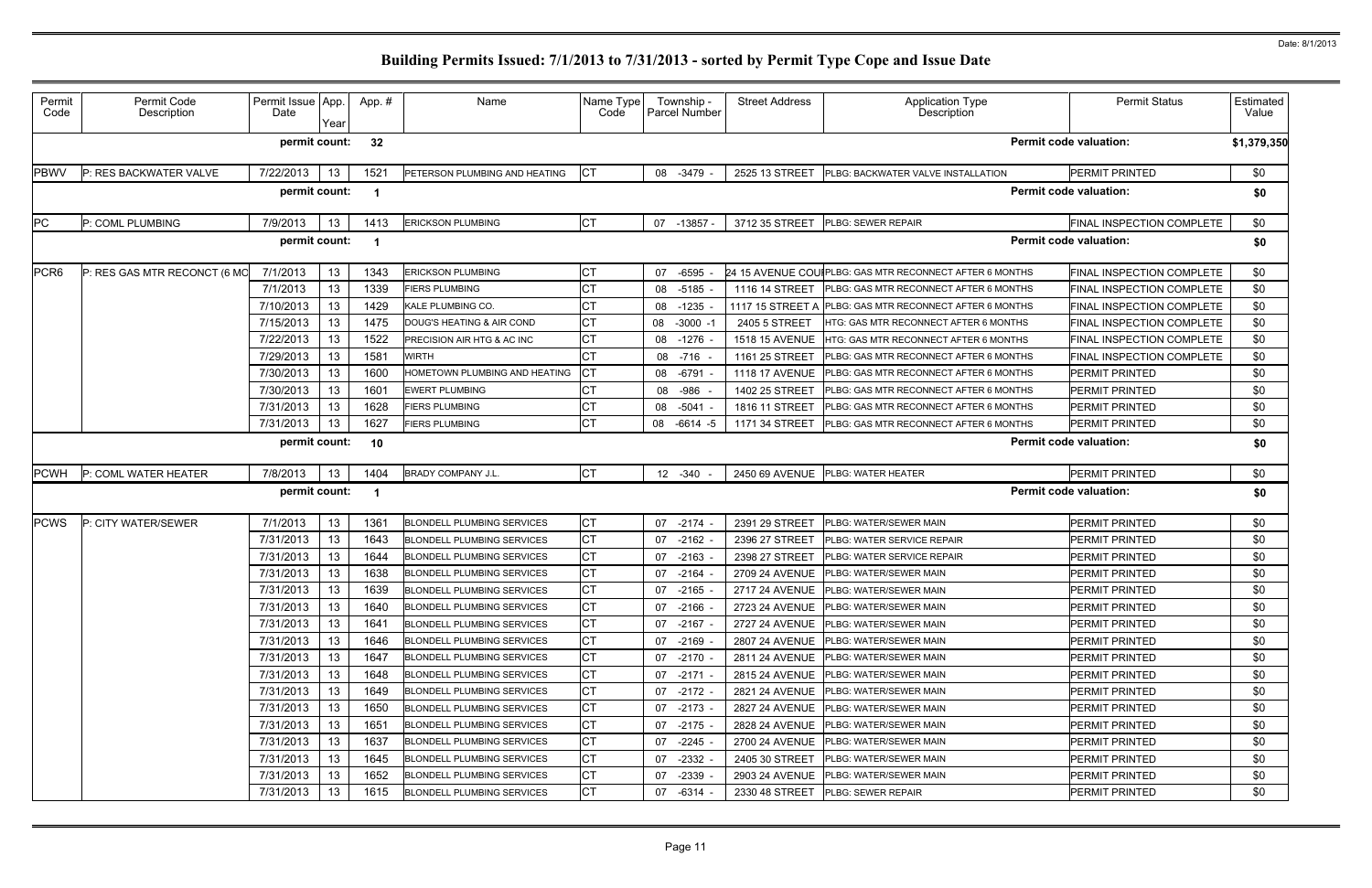| Permit<br>Code | Permit Code<br>Description | Permit Issue App.<br>Date | Year | App.# | Name                                                                                                                                                         | Name Type<br>Code                                             |    | Township -<br>Parcel Number | <b>Street Address</b> | Application Type<br>Description        | <b>Permit Status</b>          | Estimated<br>Value |
|----------------|----------------------------|---------------------------|------|-------|--------------------------------------------------------------------------------------------------------------------------------------------------------------|---------------------------------------------------------------|----|-----------------------------|-----------------------|----------------------------------------|-------------------------------|--------------------|
| <b>PCWS</b>    | P: CITY WATER/SEWER        | 7/31/2013                 | 13   | 1614  | <b>BLONDELL PLUMBING SERVICES</b>                                                                                                                            | СT                                                            | 07 | -7684                       | 2367 24 STREET        | <b>PLBG: SEWER REPAIR</b>              | PERMIT PRINTED                | \$0                |
|                |                            | 7/31/2013                 | 13   | 1616  | <b>CRAWFORD COMPANY</b>                                                                                                                                      | CT                                                            | 08 | $-3048$                     | 420 23 AVENUE         | <b>PLBG: WATER SERVICE REPAIR</b>      | PERMIT PRINTED                | \$0                |
|                |                            | 7/31/2013                 | 13   | 1617  | <b>CRAWFORD COMPANY</b>                                                                                                                                      | СT                                                            | 08 | -3049                       | 2307 5 STREET         | PLBG: WATER SERVICE REPAIR             | PERMIT PRINTED                | \$0                |
|                |                            | 7/31/2013                 | 13   | 1618  | CRAWFORD COMPANY                                                                                                                                             | СT                                                            | 08 | $-3050$                     | 2311 5 STREET         | <b>PLBG: WATER SERVICE REPAIR</b>      | PERMIT PRINTED                | \$0                |
|                |                            | 7/31/2013                 | 13   | 1619  | CRAWFORD COMPANY                                                                                                                                             | СT                                                            | 08 | -3050 -A                    | 2315 5 STREET         | <b>PLBG: WATER SERVICE REPAIR</b>      | PERMIT PRINTED                | \$0                |
|                |                            | 7/31/2013                 | 13   | 1620  | CRAWFORD COMPANY                                                                                                                                             | СT                                                            | 08 | $-3051$                     | 2323 5 STREET         | <b>PLBG: WATER SERVICE REPAIR</b>      | PERMIT PRINTED                | \$0                |
|                |                            | 7/31/2013                 | 13   | 1621  | <b>CRAWFORD COMPANY</b>                                                                                                                                      | СT                                                            | 08 | $-3052$                     | 2327 5 STREET         | <b>PLBG: WATER SERVICE REPAIR</b>      | PERMIT PRINTED                | \$0                |
|                |                            | 7/31/2013                 | 13   | 1631  | <b>CRAWFORD COMPANY</b>                                                                                                                                      | СT                                                            | 08 | -3053 -A                    | 2331 5 STREET         | <b>PLBG: WATER SERVICE REPAIR</b>      | PERMIT PRINTED                | \$0                |
|                |                            | 7/31/2013                 | 13   | 1613  | <b>BLONDELL PLUMBING SERVICES</b>                                                                                                                            | СT                                                            | 08 | $-6763$                     | 2430 16 STREET        | <b>PLBG: SEWER REPAIR</b>              | PERMIT PRINTED                | \$0                |
|                |                            | 7/31/2013                 | 13   | 1632  | <b>CRAWFORD COMPANY</b>                                                                                                                                      | <b>CT</b>                                                     | 08 | -7384                       | 2330 5 STREET         | <b>PLBG: WATER SERVICE REPAIR</b>      | PERMIT PRINTED                | \$0                |
|                |                            | 7/31/2013                 | 13   | 1633  | <b>CRAWFORD COMPANY</b>                                                                                                                                      | СT                                                            | 08 | -7385                       | 2326 5 STREET         | PLBG: WATER SERVICE REPAIR             | PERMIT PRINTED                | \$0                |
|                |                            | 7/31/2013                 | 13   | 1634  | <b>CRAWFORD COMPANY</b>                                                                                                                                      | СT                                                            | 08 | -7386                       | 2322 5 STREET         | <b>PLBG: WATER SERVICE REPAIR</b>      | PERMIT PRINTED                | \$0                |
|                |                            | 7/31/2013                 | 13   | 1635  | <b>CRAWFORD COMPANY</b>                                                                                                                                      | СT                                                            | 08 | $-7387$                     | 2318 5 STREET         | PLBG: WATER SERVICE REPAIR             | PERMIT PRINTED                | \$0                |
|                |                            | 7/31/2013                 | 13   | 1636  | <b>CRAWFORD COMPANY</b>                                                                                                                                      | <b>CT</b>                                                     |    | 08 -7388                    | 2314 5 STREET         | PLBG: WATER SERVICE REPAIR             | PERMIT PRINTED                | \$0                |
|                |                            | permit count:             |      | 31    |                                                                                                                                                              |                                                               |    |                             |                       |                                        | <b>Permit code valuation:</b> | \$0                |
| <b>PCX</b>     | P: COML EXCAVATION         | 7/11/2013                 | 13   | 1446  | <b>QUAD CITY PLUMBING</b>                                                                                                                                    | CТ                                                            | 07 | $-8593$                     | 2208 37 STREET        | PLBG: DISCONNECT WATER & SEWER SERVICE | <b>PERMIT PRINTED</b>         | \$0                |
|                |                            |                           |      |       | <b>ERICKSON PLUMBING</b>                                                                                                                                     | СT                                                            |    |                             |                       |                                        |                               |                    |
|                |                            | permit count:             |      | - 1   |                                                                                                                                                              |                                                               |    |                             |                       |                                        | <b>Permit code valuation:</b> | \$0                |
| <b>PDC</b>     | P: COML DISCONNECT SWR/WTR | 7/11/2013                 | 13   | 1446  | <b>QUAD CITY PLUMBING</b>                                                                                                                                    | CТ                                                            | 07 | $-8593$                     | 2208 37 STREET        | PLBG: DISCONNECT WATER & SEWER SERVICE | <b>PERMIT PRINTED</b>         | \$0                |
|                |                            |                           |      |       | <b>ERICKSON PLUMBING</b>                                                                                                                                     | <b>CT</b>                                                     |    |                             |                       |                                        |                               |                    |
|                |                            | permit count:             |      |       |                                                                                                                                                              |                                                               |    |                             |                       |                                        | <b>Permit code valuation:</b> | \$0                |
| PEZC           | P: EZ/COML, PLUMBING       | 7/1/2013                  | 13   | 1158  | PROPERTY OWNER<br>LIGHTING MAINTENANCE INC<br><b>TRITON PLUMBING</b>                                                                                         | СT<br>SC<br><b>SC</b>                                         |    | 07 -347 -1                  | 4500 16 STREET        | <b>BLDG: COML REMODEL</b>              | <b>PERMIT PRINTED</b>         | \$135,000          |
|                |                            | 7/1/2013                  | 13   | 989   | HODGE CONSTRUCTION CO INC<br>LIGHTING MAINTENANCE INC<br><b>ERICKSON PLUMBING</b><br><b>BRADY COMPANY, JL</b>                                                | <b>CT</b><br><b>SC</b><br><b>SC</b><br><b>SC</b>              |    | 08 -1543 -                  |                       | 3422 RIVER DRIVE BLDG: COML REMODEL    | <b>PERMIT PRINTED</b>         | \$89,000           |
|                |                            | 7/22/2013                 | 13   | 784   | SNYDER CONSTRUCTION LLC<br><b>CRAWFORD HEATING &amp; COOLING</b><br><b>CRAWFORD HEATING &amp; COOLING</b><br>QUINN ELECTRIC<br>PETERSON PLUMBING AND HEATING | <b>CT</b><br><b>SC</b><br><b>SC</b><br><b>SC</b><br><b>SC</b> |    | 08 -5744 -                  | <b>1320 5 AVENUE</b>  | <b>BLDG: COML REMODEL</b>              | PERMIT PRINTED                | \$87,953           |
|                |                            | permit count: 3           |      |       |                                                                                                                                                              |                                                               |    |                             |                       |                                        | <b>Permit code valuation:</b> | \$311,953          |
| <b>PPSC</b>    | P: SEWER CLEANING          | 7/31/2013                 | 13   | 1630  | ROTO-ROOTER SEWER CLEANING                                                                                                                                   | <b>CT</b>                                                     |    | 08 -999999-                 |                       | 1 SEWER STREET PLBG: SEWER CLEANING    | PERMIT PRINTED                | \$0                |
|                |                            | permit count:             |      | - 1   |                                                                                                                                                              |                                                               |    |                             |                       |                                        | <b>Permit code valuation:</b> | \$0                |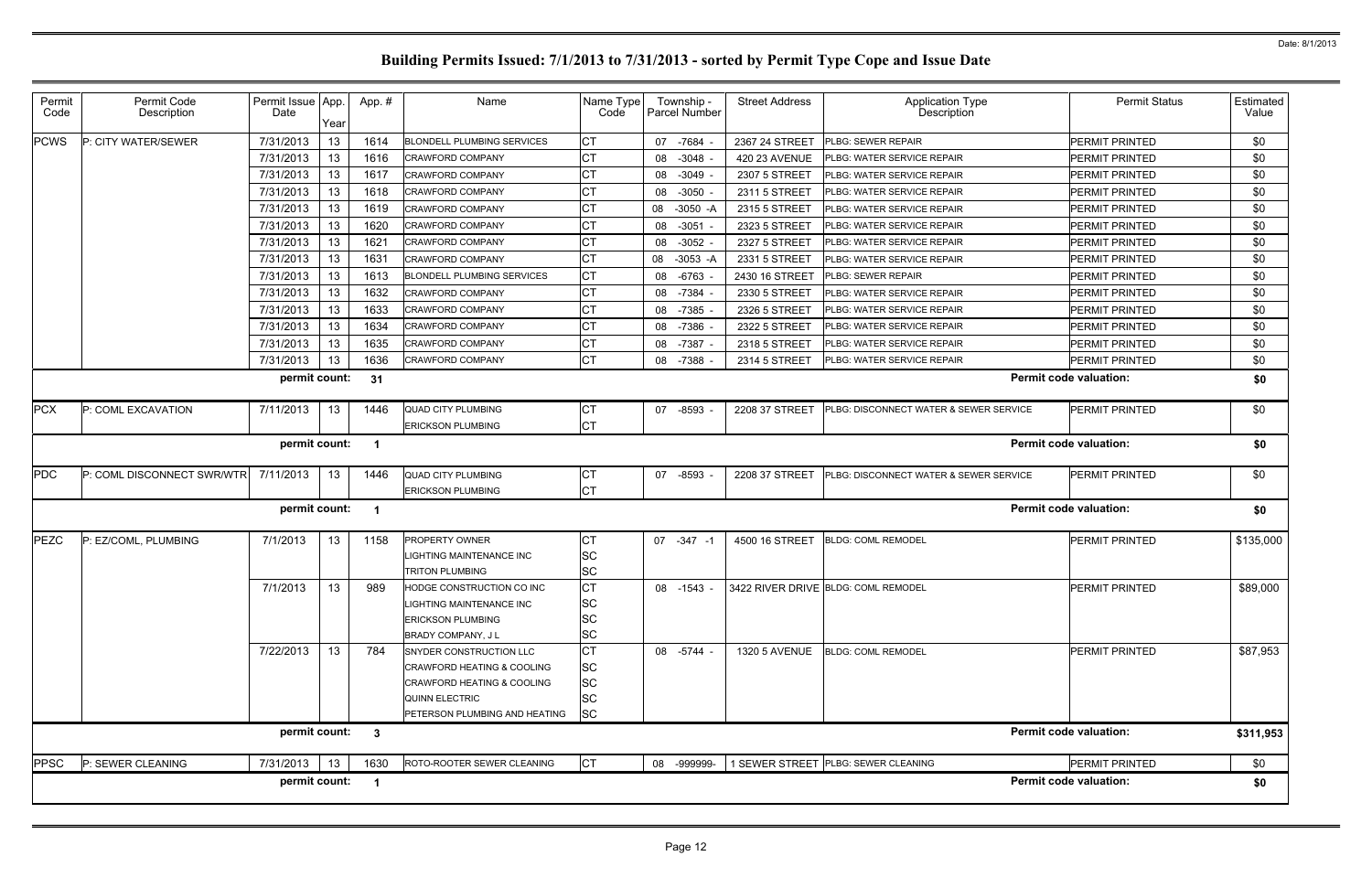| Permit<br>Code        | Permit Code<br>Description | Permit Issue App.<br>Date | Year            | App.# | Name                              | Name Type<br>Code |    | Township -<br>Parcel Number | <b>Street Address</b>             | <b>Application Type</b><br>Description         |                               | <b>Permit Status</b>             | Estimated<br>Value |
|-----------------------|----------------------------|---------------------------|-----------------|-------|-----------------------------------|-------------------|----|-----------------------------|-----------------------------------|------------------------------------------------|-------------------------------|----------------------------------|--------------------|
| <b>PR</b>             | P: RES PLUMBING            | 7/2/2013                  | 13              | 1370  | <b>TRITON PLUMBING</b>            | CТ                | 08 | -6921                       |                                   | 1813 23 AVENUE PLBG: WATER SERVICE REPLACEMENT |                               | FINAL INSPECTION COMPLETE        | \$0                |
|                       |                            | 7/3/2013                  | 13              | 1382  | A+ PLUMBING                       |                   | 08 | $-3050 - A$                 | 2315 5 STREET                     | PLBG: WATER SERVICE REPLACEMENT                |                               | <b>FINAL INSPECTION COMPLETE</b> | \$0                |
|                       |                            | 7/8/2013                  | 13              | 1394  | <b>BRADY COMPANY J.L.</b>         |                   | 07 | $-5758$                     | 14 25 AVENUE COUIPLBG: IRRIGATION |                                                |                               | FINAL INSPECTION COMPLETE        | \$0                |
|                       |                            | 7/10/2013                 | 13              | 1431  | PETERSON PLUMBING AND HEATING     | CТ                | 07 | $-12689$                    | 3517 34 STREET                    | PLBG: INSTALLATION, RESIDENTIAL                | PERMIT PRINTED                |                                  | \$0                |
|                       |                            | 7/10/2013                 | 13              | 1430  | <b>CRAWFORD COMPANY</b>           |                   | 08 | $-3050$                     | 2311 5 STREET                     | PLBG: WATER SERVICE REPLACEMENT                |                               | FINAL INSPECTION COMPLETE        | \$0                |
|                       |                            | 7/12/2013                 | 13              | 1384  | DELVEAU CONSTRUCTION              |                   | 08 | $-3975$                     | 2711 15 STREET                    | <b>BLDG: RES REMODEL</b>                       | PERMIT PRINTED                |                                  | \$15,200           |
|                       |                            |                           |                 |       | PETERSON PLUMBING AND HEATING     | SC                |    |                             |                                   |                                                |                               |                                  |                    |
|                       |                            | 7/15/2013                 | 13 <sup>2</sup> | 555   | PROPERTY OWNER                    |                   |    | 07 -872 -                   | 2601 43 STREET                    | <b>BLDG: RES REMODEL</b>                       | PERMIT PRINTED                |                                  | \$1,000            |
|                       |                            |                           |                 |       | <b>PROPERTY OWNER</b>             | SC                |    |                             |                                   |                                                |                               |                                  |                    |
|                       |                            | 7/16/2013                 | 13 <sup>°</sup> | 1490  | SUMMY CONTRACTING CORP, JW        | CТ                |    | 08 -6164 -27                | <b>426 27 AVENUE</b>              | <b>BLDG: RES REMODEL</b>                       |                               | FINAL INSPECTION COMPLETE        | \$7,100            |
|                       |                            |                           |                 |       | MIKE'S PLUMBING                   | SC                |    |                             |                                   |                                                |                               |                                  |                    |
|                       |                            |                           |                 |       | HAYS ELECTRICAL, HTG & COOLING    | <b>SC</b>         |    |                             |                                   |                                                |                               |                                  |                    |
|                       |                            | 7/16/2013                 | 13 <sup>7</sup> | 1317  | <b>PITZER CONSTRUCTION, JERRY</b> | СT                |    | 08 -7582 -                  | 423 48 STREET                     | <b>BLDG: RES MAINTENANCE/REPAIR</b>            | PERMIT PRINTED                |                                  | \$16,820           |
|                       |                            |                           |                 |       | A+ PLUMBING                       | SC                |    |                             |                                   |                                                |                               |                                  |                    |
|                       |                            |                           |                 |       | <b>&amp; L ELECTRIC INC</b>       | SC                |    |                             |                                   |                                                |                               |                                  |                    |
|                       |                            | 7/22/2013                 | 13              | 1520  | PETERSON PLUMBING AND HEATING     | СT                | 08 | -3479                       | 2525 13 STREET                    | <b>PLBG: INSTALLATION, RESIDENTIAL</b>         | PERMIT PRINTED                |                                  | \$0                |
|                       |                            | 7/29/2013                 | 13              | 1583  | <b>WIRTH</b>                      |                   | 08 | -716                        | 1161 25 STREET                    | <b>PLBG: INSTALLATION, RESIDENTIAL</b>         |                               | FINAL INSPECTION COMPLETE        | \$0                |
|                       |                            | 7/30/2013                 | 13              | 1599  | <b>ERICKSON PLUMBING</b>          |                   | 08 | $-3304$                     | 2337 23 AVENUE                    | PLBG: INSTALLATION, RESIDENTIAL                |                               | <b>FINAL INSPECTION COMPLETE</b> | \$0                |
|                       |                            | 7/30/2013                 | 13              | 1596  | TOUM PLUMBING                     |                   | 08 | $-3837$                     | <b>1544 16 AVENUE</b>             | PLBG: SEWER REPAIR                             | PERMIT PRINTED                |                                  | \$0                |
|                       |                            | 7/31/2013                 | 13              | 1629  | A+ PLUMBING                       | СT                | 07 | -2375                       | 2528 30 STREET                    | <b>PLBG: INSTALLATION, RESIDENTIAL</b>         | PERMIT PRINTED                |                                  | \$0                |
| permit count:<br>- 14 |                            |                           |                 |       |                                   |                   |    |                             |                                   |                                                | <b>Permit code valuation:</b> |                                  | \$40,120           |
| PRWH                  | P: RES WATER HEATER        | 7/2/2013                  | 13              | 1369  | <b>BRADY COMPANY J.L.</b>         | СT                | 08 | $-3603$                     | 2341 11 STREET                    | <b>PLBG: WATER HEATER</b>                      | PERMIT PRINTED                |                                  | \$0                |
|                       |                            | 7/3/2013                  | 13              | 1378  | PETERSON PLUMBING AND HEATING     | СT                | 08 | $-5083$                     |                                   | 8 25 AVENUE COUFPLBG: WATER HEATER             | PERMIT PRINTED                |                                  | \$0                |
|                       |                            | 7/3/2013                  | 13              | 1379  | <b>ALL ACTION PLUMBING</b>        |                   | 08 | $-7935$                     | 2029 15 STREET                    | <b>PLBG: WATER HEATER</b>                      | PERMIT PRINTED                |                                  | \$0                |
|                       |                            | 7/3/2013                  | 13              | 1380  | <b>BLONDELL PLUMBING SERVICES</b> |                   | 08 | $-8695$                     |                                   | 0 22 AVENUE COUFPLBG: WATER HEATER             | PERMIT PRINTED                |                                  | \$0                |
|                       |                            | 7/8/2013                  | 13              | 1399  | <b>BRADY COMPANY J.L.</b>         |                   | 08 | $-6037$                     |                                   | 1615 12 AVENUE PLBG: WATER HEATER              | PERMIT PRINTED                |                                  | \$0                |
|                       |                            | 7/8/2013                  | 13              | 1401  | <b>BRADY COMPANY J.L.</b>         |                   | 08 | -8184                       |                                   | 1137 27 STREET PLBG: WATER HEATER              | <b>PERMIT PRINTED</b>         |                                  | \$0                |
|                       |                            | 7/10/2013                 | 13              | 1428  | JACKSON M.L. QUALITY PLUMBING     | СT                |    | 08 -5185                    | 1116 14 STREET                    | PLBG: WATER HEATER                             | PERMIT PRINTED                |                                  | \$0                |
|                       |                            | 7/11/2013                 | 13              | 1447  | BRADY COMPANY J.L.                | 31                | 08 | $-3603$                     | 2341 11 STREET                    | PLBG: WATER HEATER                             | PERMIT PRINTED                |                                  | \$0                |
|                       |                            | 7/16/2013                 | 13              | 1489  | <b>NORTHWEST MECHANICAL</b>       | CТ                | 07 | $-1958$                     | 2321 29 STREET                    | <b>PLBG: WATER HEATER</b>                      | PERMIT PRINTED                |                                  | \$0                |
|                       |                            | 7/22/2013                 | 13              | 1525  | TOTAL MAINTANCE                   |                   | 08 | -4409                       |                                   | 1501 MAPLE LANE PLBG: WATER HEATER             | PERMIT PRINTED                |                                  | \$0                |
|                       |                            | 7/30/2013                 | 13              | 1603  | WATSON PLUMBING AND MECHANICAL    | СT                |    | 07 -10786 -                 | 4617 47 STREET                    | <b>PLBG: WATER HEATER</b>                      | PERMIT PRINTED                |                                  | \$0                |
|                       |                            | 7/30/2013                 | 13              | 1606  | WATSON PLUMBING AND MECHANICAL    | CТ                |    | 08 -6164 -15                | <b>421 27 AVENUE</b>              | <b>PLBG: WATER HEATER</b>                      | PERMIT PRINTED                |                                  | \$0                |
|                       |                            | 7/30/2013                 | 13              | 1602  | <b>BRADY COMPANY J.L.</b>         | <b>CT</b>         |    | 08 -9276 -                  |                                   | 8 24 AVENUE COUF PLBG: WATER HEATER            | PERMIT PRINTED                |                                  | \$0                |
|                       |                            | permit count:             |                 | 13    |                                   |                   |    |                             |                                   |                                                | <b>Permit code valuation:</b> |                                  | \$0                |
| <b>PRX</b>            | P: RES EXCAVATION          | 7/2/2013                  | 13              | 1370  | <b>TRITON PLUMBING</b>            | <b>CT</b>         |    | 08 -6921 -                  |                                   | 1813 23 AVENUE PLBG: WATER SERVICE REPLACEMENT | PERMIT PRINTED                |                                  | \$0                |
|                       |                            | permit count:             |                 | - 1   |                                   |                   |    |                             |                                   |                                                | <b>Permit code valuation:</b> |                                  | \$0                |
| <b>SIGN</b>           | <b>B: SIGN</b>             | 7/1/2013                  | 13              | 1365  | PROPERTY OWNER                    | СT                |    | 07 -6259                    | 4710 23 AVENUE BLDG: SIGN         |                                                | PERMIT PRINTED                |                                  | \$1,700            |